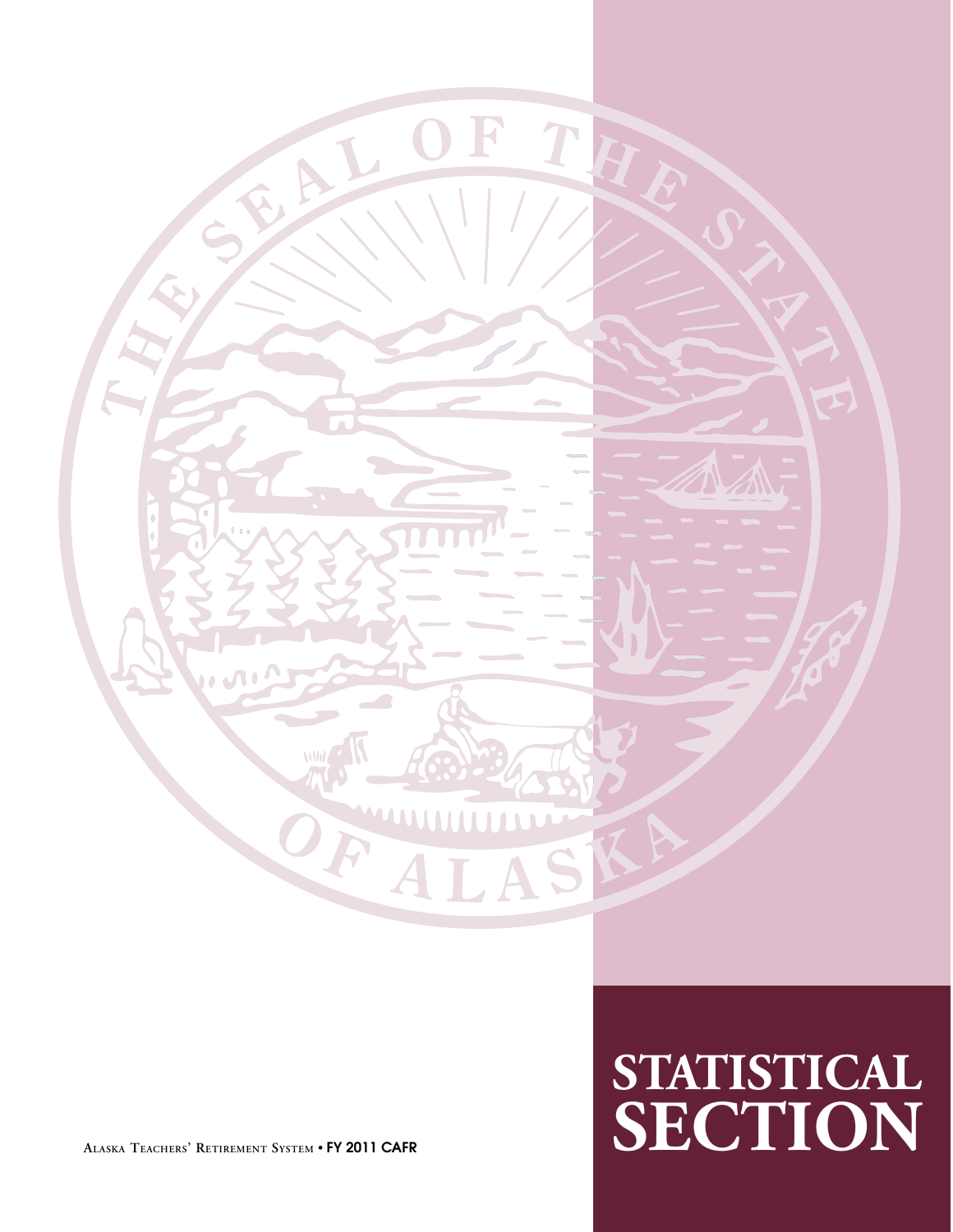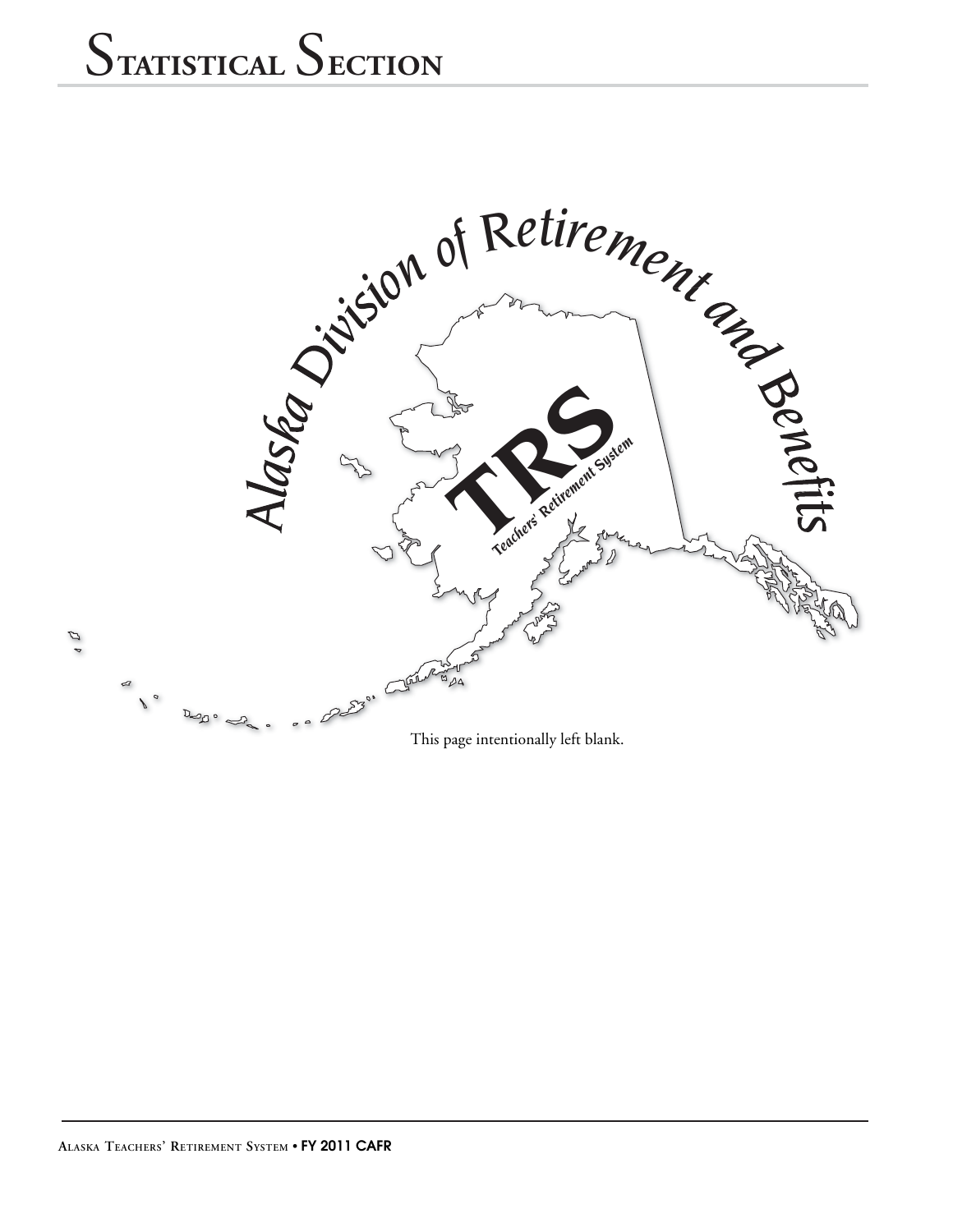#### **Statistical Section Overview**

The statistical section of the Teachers' Retirement System comprehensive annual financial report provides additional detail in the form of financial trends, operating statistics and demographic information. This data is provided to enhance the reader's understanding of the System.

| <b>Financial Trends</b>                                                                                                                                                                                                                                 | 148-162 |
|---------------------------------------------------------------------------------------------------------------------------------------------------------------------------------------------------------------------------------------------------------|---------|
| These schedules contain financial trend information utilizing a multi-year presentation so the<br>reader can better understand how the System's financial performance has changed over time.<br>Financial information is presented on an accrual basis. |         |
| <b>Operating Information</b>                                                                                                                                                                                                                            | 163-165 |
| These schedules contain detailed benefit payment information to provide the reader a better<br>understanding of the pension benefits provided by the Division.                                                                                          |         |
| Demographic Information                                                                                                                                                                                                                                 | 166-168 |
| These schedules contain detailed demographic data to provide the reader a better                                                                                                                                                                        |         |

These schedules contain detailed demographic data to provide the reader a better understanding of the membership and employer participation in the System.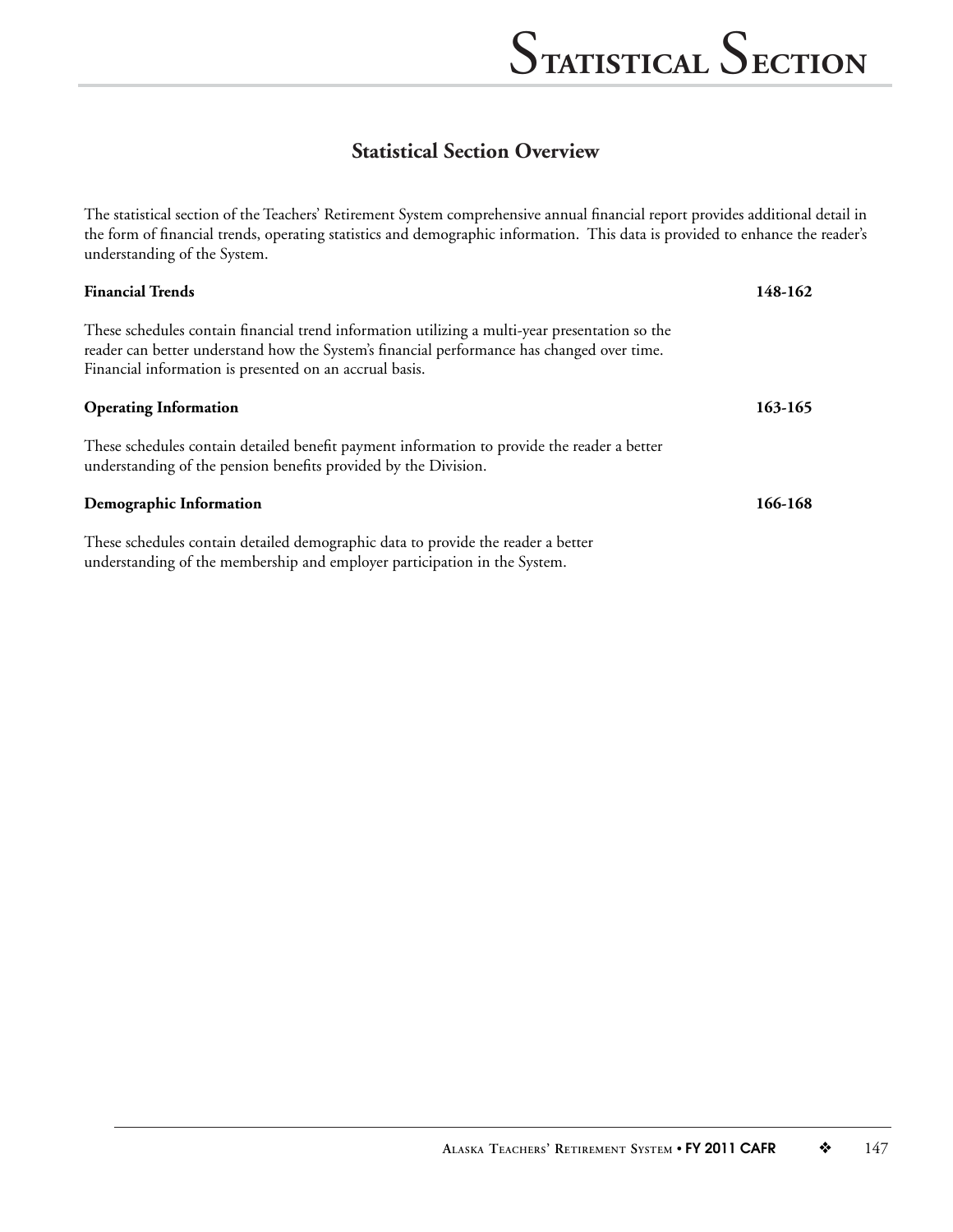| <b>Teachers' Retirement System</b><br><b>Defined Benefit Pension</b><br><b>Changes in Net Assets</b><br>(In thousands) |                                            |                  |                   |                                                  |                                   |
|------------------------------------------------------------------------------------------------------------------------|--------------------------------------------|------------------|-------------------|--------------------------------------------------|-----------------------------------|
| Year<br>Ended<br>June 30                                                                                               | Net Assets,<br><b>Beginning of</b><br>Year | <b>Additions</b> | <b>Deductions</b> | Increase /<br>(Decrease) in Net<br><b>Assets</b> | Net Assets,<br><b>End of Year</b> |
| 2002                                                                                                                   | 4,086,848                                  | (112,754)        | 285,058           | (397, 812)                                       | 3,689,036                         |
| 2003                                                                                                                   | 3,689,036                                  | 230,234          | 316,651           | (86, 417)                                        | 3,602,619                         |
| 2004                                                                                                                   | 3,602,619                                  | 646,298          | 337,402           | 308,896                                          | 3,911,515                         |
| 2005                                                                                                                   | 3,911,515                                  | 476,969          | 361,489           | 115,480                                          | 4,026,995                         |
| 2006                                                                                                                   | 4,026,995                                  | 652,648          | 379,672           | 272,976                                          | 4,299,971                         |
| 2007                                                                                                                   | 4,299,971                                  | 989,840          | 396,697           | 593,143                                          | 4,893,114                         |
| 2008                                                                                                                   | 4,893,114                                  | 57,423           | 1,399,739         | (1,342,316)                                      | 3,550,798                         |
| 2009                                                                                                                   | 3,550,798                                  | (629, 058)       | 325,307           | (954, 365)                                       | 2,596,433                         |
| 2010                                                                                                                   | 2,596,433                                  | 458,984          | 338,860           | 120,124                                          | 2,716,557                         |
| 2011                                                                                                                   | 2,716,557                                  | 755,768          | 348,795           | 406,973                                          | 3,123,530                         |



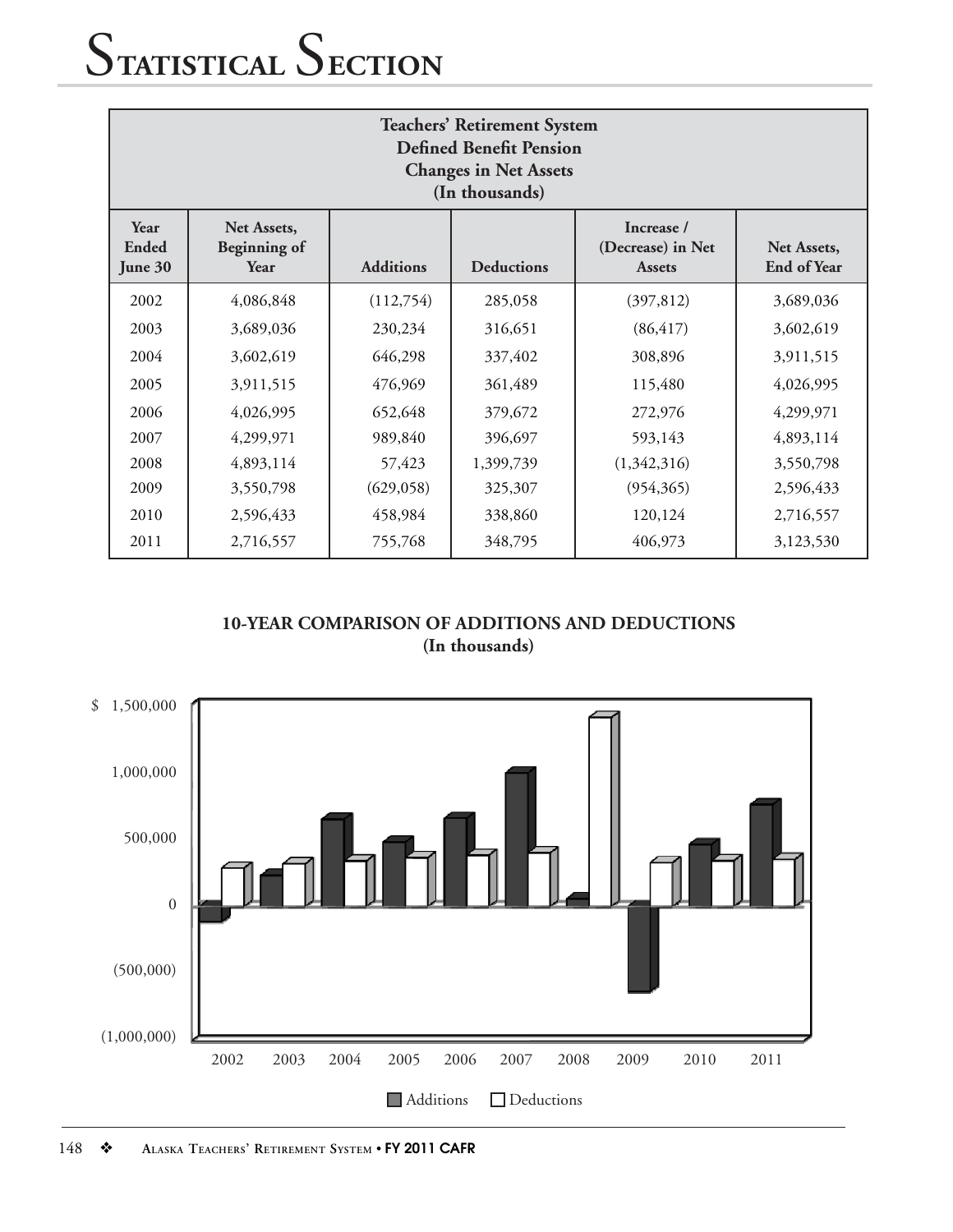| <b>Teachers' Retirement System</b><br>Defined Benefit Alaska Retiree Healthcare Trust<br><b>Changes in Net Assets</b><br>(In thousands) |                                            |                  |                   |                                                  |                            |
|-----------------------------------------------------------------------------------------------------------------------------------------|--------------------------------------------|------------------|-------------------|--------------------------------------------------|----------------------------|
| Year<br>Ended<br>June 30                                                                                                                | Net Assets,<br><b>Beginning of</b><br>Year | <b>Additions</b> | <b>Deductions</b> | Increase /<br>(Decrease) in Net<br><b>Assets</b> | Net Assets,<br>End of Year |
| 2008                                                                                                                                    | \$                                         | \$1,283,865      | \$<br>30,292      | \$1,253,573                                      | \$1,253,573                |
| 2009                                                                                                                                    | 1,253,573                                  | (27, 157)        | 95,383            | (122, 540)                                       | 1,131,033                  |
| 2010                                                                                                                                    | 1,131,033                                  | 300,736          | 124,133           | 176,603                                          | 1,307,636                  |
| 2011                                                                                                                                    | 1,307,636                                  | 408,179          | 106,485           | 301,694                                          | 1,609,330                  |

**4-YEAR COMPARISON OF ADDITIONS AND DEDUCTIONS (In thousands)**

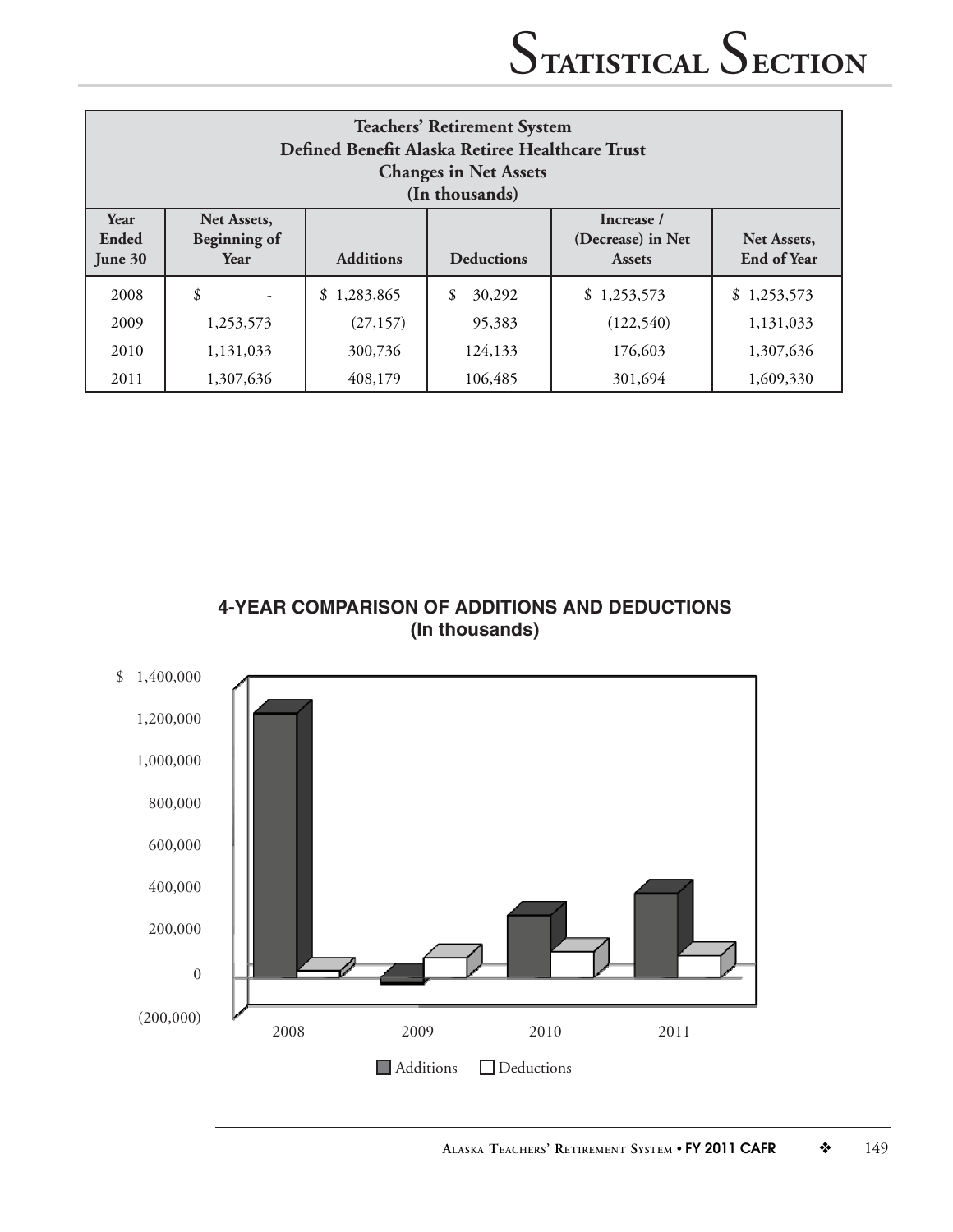| <b>Teachers' Retirement System</b><br><b>Deferred Contribution Retirement Participant Directed</b><br><b>Changes in Net Assets</b><br>(In thousands) |                                            |                  |                   |                                                  |                            |
|------------------------------------------------------------------------------------------------------------------------------------------------------|--------------------------------------------|------------------|-------------------|--------------------------------------------------|----------------------------|
| Year<br>Ended<br>June 30                                                                                                                             | Net Assets,<br><b>Beginning of</b><br>Year | <b>Additions</b> | <b>Deductions</b> | Increase /<br>(Decrease) in Net<br><b>Assets</b> | Net Assets,<br>End of Year |
| 2007                                                                                                                                                 | \$                                         | \$<br>5,543      | \$<br>36          | \$<br>5,507                                      | \$<br>5,507                |
| 2008                                                                                                                                                 | 5,507                                      | 8,825            | 278               | 8,547                                            | 14,054                     |
| 2009                                                                                                                                                 | 14,054                                     | 13,132           | 498               | 12,634                                           | 26,688                     |
| 2010                                                                                                                                                 | 26,688                                     | 22,359           | 1,053             | 21,306                                           | 47,994                     |
| 2011                                                                                                                                                 | 47,994                                     | 38,355           | 2,377             | 35,978                                           | 83,972                     |

**5-YEAR COMPARISON OF ADDITIONS AND DEDUCTIONS (In thousands)**

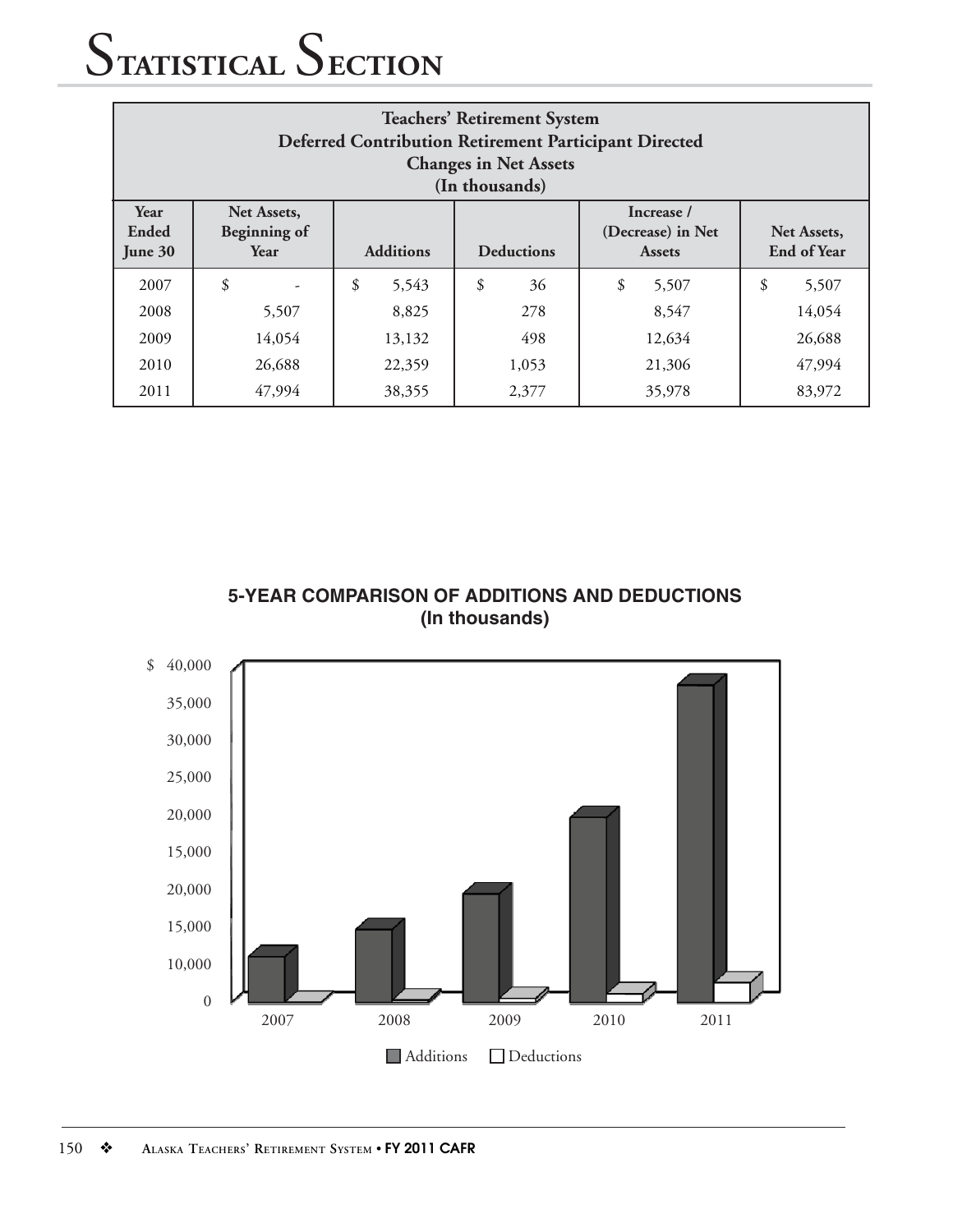| <b>Teachers' Retirement System</b><br>Defined Contribution Retirement Occupational Death & Disability<br><b>Changes in Net Assets</b><br>(In thousands) |                                     |                  |                          |                                                  |                            |
|---------------------------------------------------------------------------------------------------------------------------------------------------------|-------------------------------------|------------------|--------------------------|--------------------------------------------------|----------------------------|
| Year<br>Ended<br>June 30                                                                                                                                | Net Assets,<br>Beginning of<br>Year | <b>Additions</b> | <b>Deductions</b>        | Increase /<br>(Decrease) in Net<br><b>Assets</b> | Net Assets,<br>End of Year |
| 2008                                                                                                                                                    | \$                                  | 400<br>\$        | \$<br>۰                  | \$<br>400                                        | \$<br>400                  |
| 2009                                                                                                                                                    | 400                                 | 554              | $\overline{\phantom{0}}$ | 554                                              | 954                        |
| 2010                                                                                                                                                    | 954                                 | 525              | -                        | 525                                              | 1,479                      |
| 2011                                                                                                                                                    | 1,479                               | 801              |                          | 801                                              | 2.280                      |



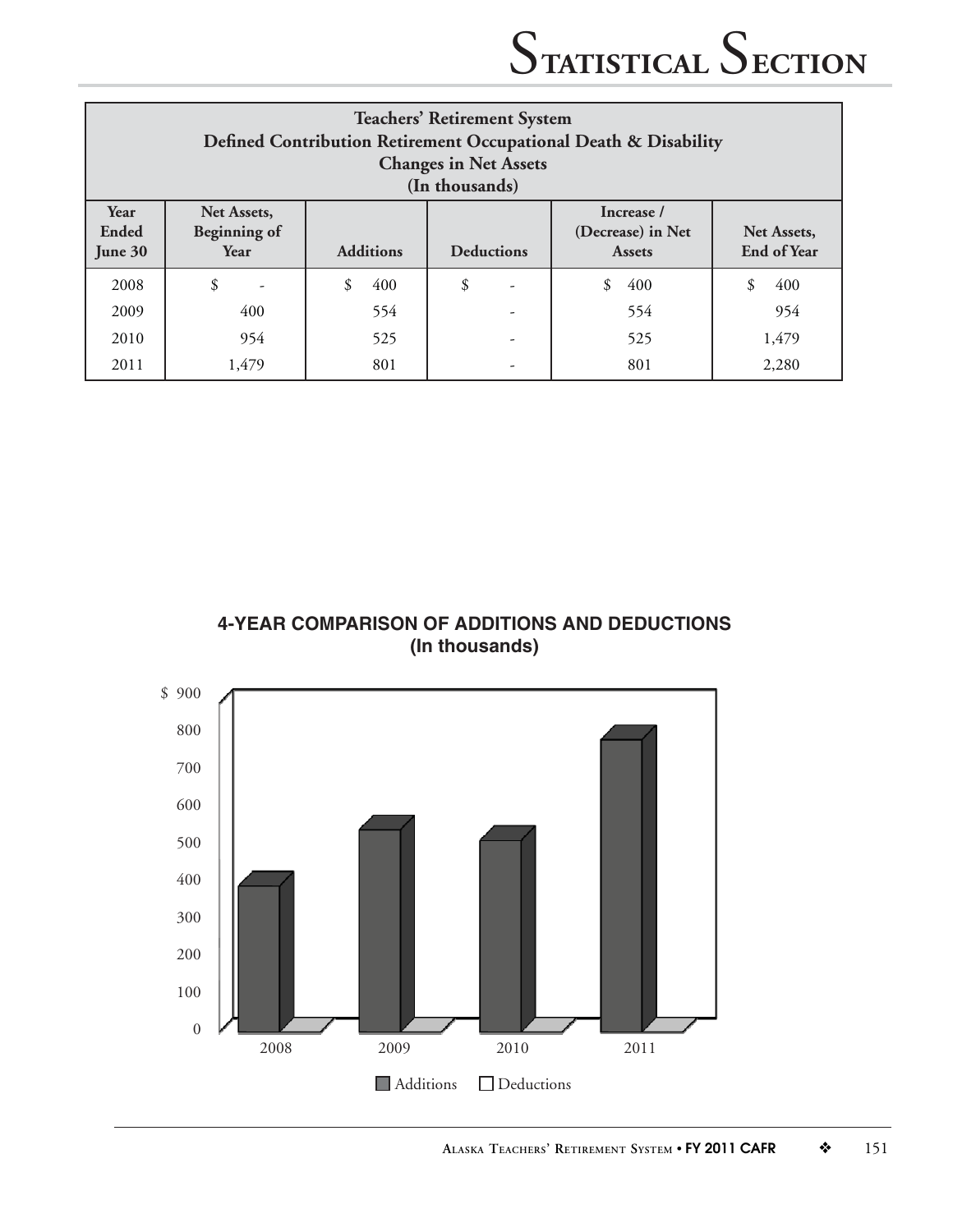| <b>Teachers' Retirement System</b><br>Defined Contribution Retirement Retiree Medical Plan<br><b>Changes in Net Assets</b><br>(In thousands) |                                            |                  |                                |                                                  |                            |
|----------------------------------------------------------------------------------------------------------------------------------------------|--------------------------------------------|------------------|--------------------------------|--------------------------------------------------|----------------------------|
| Year<br>Ended<br>June 30                                                                                                                     | Net Assets,<br><b>Beginning of</b><br>Year | <b>Additions</b> | <b>Deductions</b>              | Increase /<br>(Decrease) in Net<br><b>Assets</b> | Net Assets,<br>End of Year |
| 2007                                                                                                                                         | \$                                         | \$<br>590        | \$<br>$\overline{\phantom{a}}$ | \$<br>590                                        | 590                        |
| 2008                                                                                                                                         | 590                                        | 656              | $\overline{\phantom{a}}$       | 656                                              | 1,246                      |
| 2009                                                                                                                                         | 1,246                                      | 766              | -                              | 766                                              | 2,012                      |
| 2010                                                                                                                                         | 2,012                                      | 1,586            | -                              | 1,586                                            | 3,598                      |
| 2011                                                                                                                                         | 3,598                                      | 1,947            | -                              | 1,947                                            | 5,545                      |

**5-YEAR COMPARISON OF ADDITIONS AND DEDUCTIONS (In thousands)**

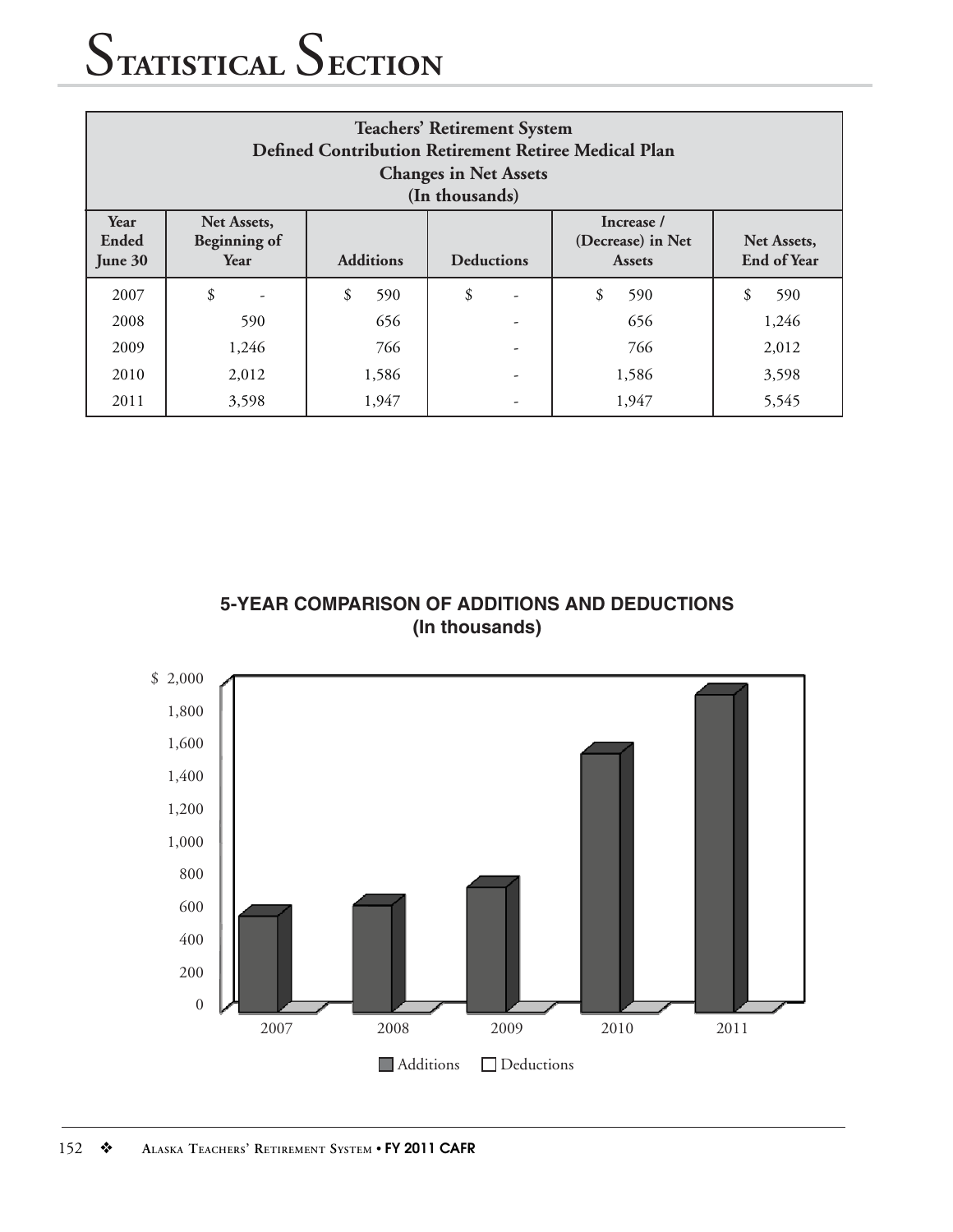| <b>Teachers' Retirement System</b><br>Defined Contribution Retirement Health Reimbursement Arrangement<br><b>Changes in Net Assets</b><br>(In thousands) |                                            |                  |                          |                                                  |                                   |
|----------------------------------------------------------------------------------------------------------------------------------------------------------|--------------------------------------------|------------------|--------------------------|--------------------------------------------------|-----------------------------------|
| Year<br>Ended<br>June 30                                                                                                                                 | Net Assets,<br><b>Beginning of</b><br>Year | <b>Additions</b> | <b>Deductions</b>        | Increase /<br>(Decrease) in Net<br><b>Assets</b> | Net Assets,<br><b>End of Year</b> |
| 2007                                                                                                                                                     | \$                                         | \$<br>974        | \$                       | \$<br>974                                        | 974                               |
| 2008                                                                                                                                                     | 974                                        | 2,202            |                          | 2,202                                            | 3,176                             |
| 2009                                                                                                                                                     | 3,176                                      | 2,650            |                          | 2,650                                            | 5,826                             |
| 2010                                                                                                                                                     | 5,826                                      | 4,814            | $\overline{\phantom{a}}$ | 4,814                                            | 10,640                            |
| 2011                                                                                                                                                     | 10,640                                     | 7,606            |                          | 7,606                                            | 18,246                            |

**10-YEAR COMPARISON OF ADDITIONS AND DEDUCTIONS (In thousands)**

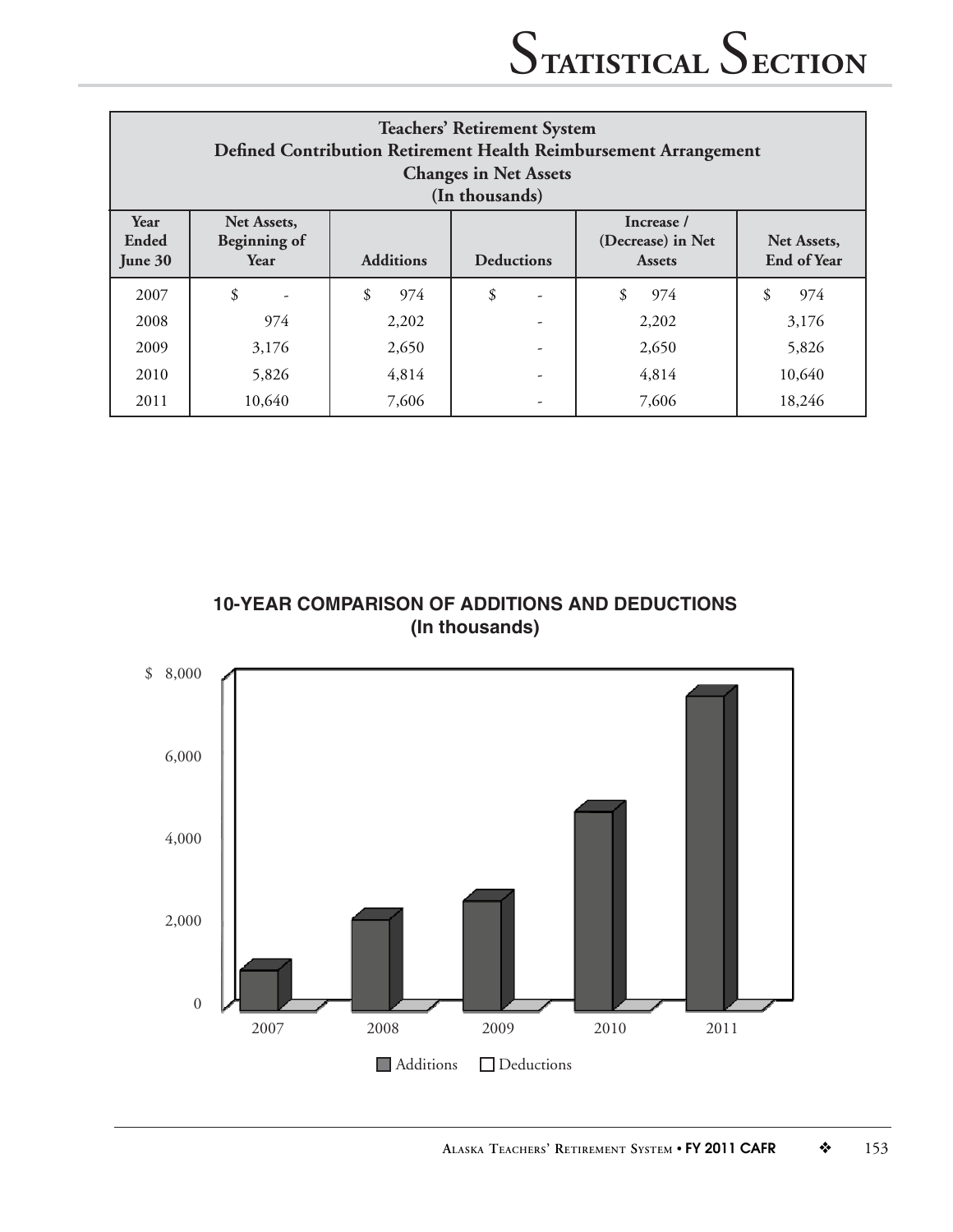| <b>Teachers' Retirement System</b><br><b>Defined Benefit Pension</b><br><b>Additions by Source</b><br>(In thousands)                                                                              |              |              |         |                  |         |                 |  |
|---------------------------------------------------------------------------------------------------------------------------------------------------------------------------------------------------|--------------|--------------|---------|------------------|---------|-----------------|--|
| <b>Net</b><br>Plan<br>Year<br><b>State</b><br>Investment<br>Ended<br>Employer<br>of<br>Member<br>Income<br>Contributions<br><b>Total</b><br>Contributions<br>Alaska<br>Other<br>(Loss)<br>June 30 |              |              |         |                  |         |                 |  |
| 2002                                                                                                                                                                                              | \$<br>51,074 | \$<br>61,402 | \$      | (225, 234)<br>\$ | \$<br>4 | \$<br>(112,754) |  |
| 2003                                                                                                                                                                                              | 55,789       | 62,856       | -       | 111,575          | 14      | 230,234         |  |
| 2004                                                                                                                                                                                              | 57,365       | 68,692       |         | 513,964          | 6,277   | 646,298         |  |
| 2005                                                                                                                                                                                              | 55,993       | 93,540       |         | 327,426          | 10      | 476,969         |  |
| 2006                                                                                                                                                                                              | 57,802       | 127,967      |         | 451,689          | 15,190  | 652,648         |  |
| 2007                                                                                                                                                                                              | 55,689       | 153,618      |         | 780,512          | 21      | 989,840         |  |
| 2008                                                                                                                                                                                              | 54,121       | 31,313       | 111,237 | (139, 282)       | 34      | 57,423          |  |
| 2009                                                                                                                                                                                              | 53,544       | 27,110       | 104,423 | (814, 138)       | 3       | (629, 058)      |  |
| 2010                                                                                                                                                                                              | 56,554       | 33,800       | 100,475 | 268,146          | 9       | 458,984         |  |
| 2011                                                                                                                                                                                              | 55,347       | 32,804       | 109,343 | 558,220          | 54      | 755,768         |  |

**10-YEAR COMPARISON OF ADDITIONS BY SOURCE (In thousands)**

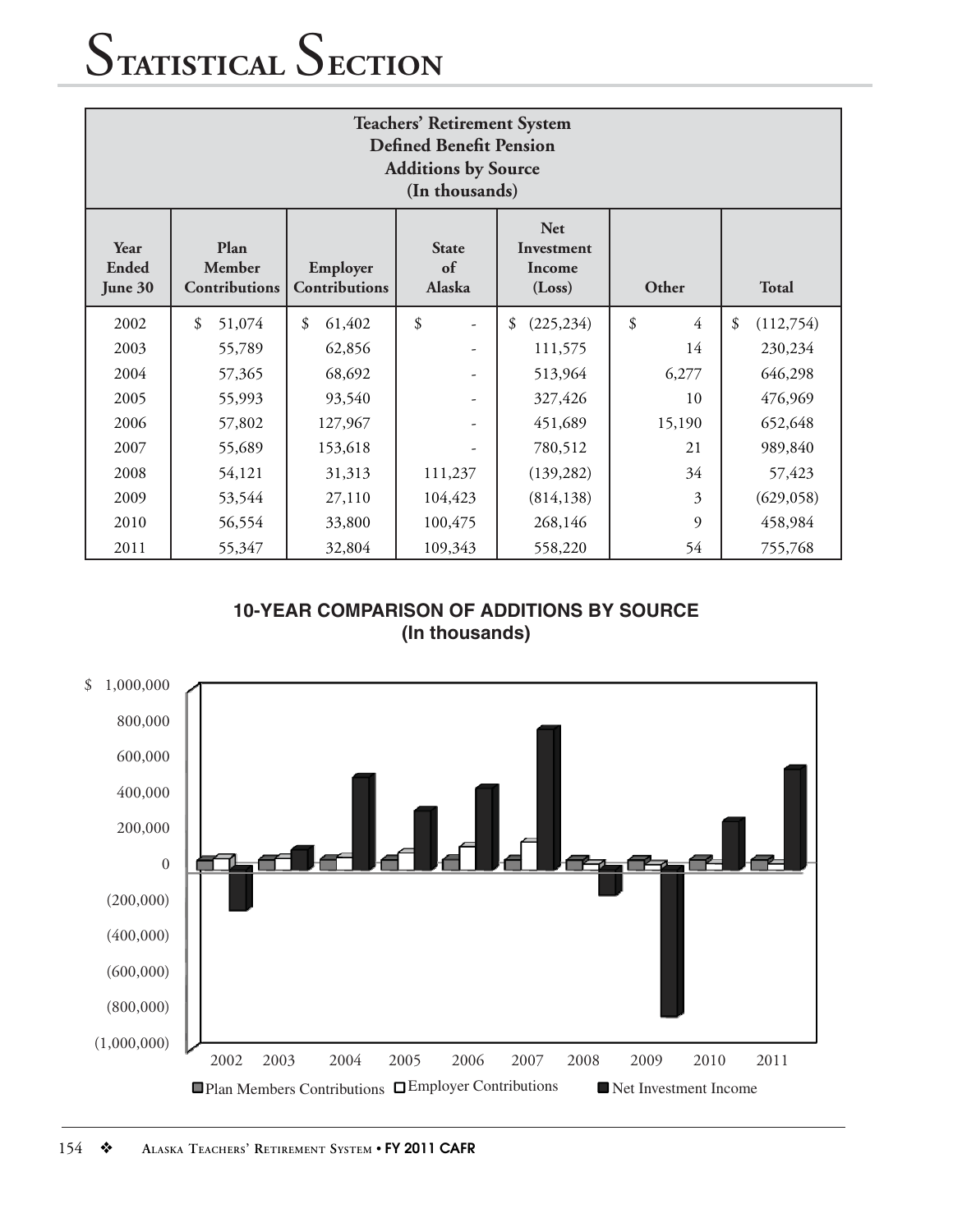| <b>Teachers' Retirement System</b><br>Defined Benefit Alaska Retiree Healthcare Trust<br><b>Additions by Source</b><br>(In thousands) |                                        |                                  |                              |                                              |             |        |              |
|---------------------------------------------------------------------------------------------------------------------------------------|----------------------------------------|----------------------------------|------------------------------|----------------------------------------------|-------------|--------|--------------|
| <b>Year</b><br>Ended<br>June 30                                                                                                       | Plan<br>Member<br><b>Contributions</b> | Employer<br><b>Contributions</b> | <b>State</b><br>of<br>Alaska | <b>Net</b><br>Investment<br>Income<br>(Loss) | Transfer    | Other  | <b>Total</b> |
| 2008                                                                                                                                  | \$<br>111                              | \$43,697                         | \$158,755                    | \$<br>(5,318)                                | \$1,086,620 | \$     | \$1,283,865  |
| 2009                                                                                                                                  | 116                                    | 47,174                           | 101,877                      | (179, 919)                                   | -           | 3,595  | (27, 157)    |
| 2010                                                                                                                                  | 117                                    | 42,694                           | 72,987                       | 125,903                                      | -           | 59,035 | 300,736      |
| 2011                                                                                                                                  | 138                                    | 43,217                           | 81,507                       | 278,366                                      | -           | 4,951  | 408,179      |





Plan Members Contributions  $\square_{\text{Employer}}$  Contributions  $\square$  Net Investment Income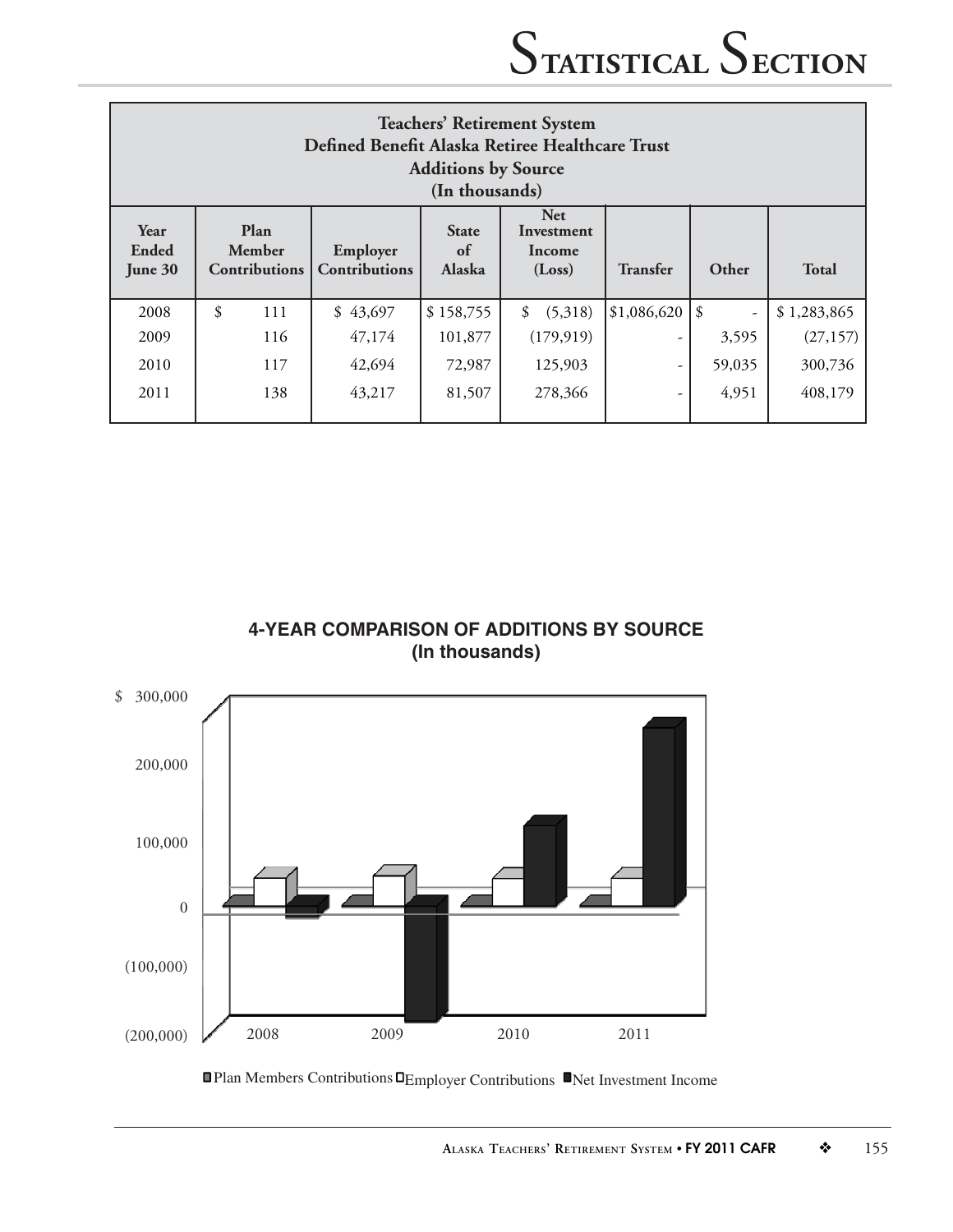| <b>Teachers' Retirement System</b><br><b>Defined Contribution Retirement Participant Directed</b><br><b>Additions by Source</b><br>(In thousands) |                                                                                                                            |             |           |              |             |
|---------------------------------------------------------------------------------------------------------------------------------------------------|----------------------------------------------------------------------------------------------------------------------------|-------------|-----------|--------------|-------------|
| Year<br>Ended<br>June 30                                                                                                                          | <b>Net</b><br>Plan<br>Investment<br>Member<br>Employer<br>Income<br><b>Contributions</b><br><b>Contributions</b><br>(Loss) |             | Other     | <b>Total</b> |             |
| 2007                                                                                                                                              | \$<br>2,827                                                                                                                | \$<br>2,465 | \$<br>251 | \$           | 5,543<br>\$ |
| 2008                                                                                                                                              | 5,347                                                                                                                      | 4,717       | (1,239)   |              | 8,825       |
| 2009                                                                                                                                              | 8,077                                                                                                                      | 7,023       | (1,968)   |              | 13,132      |
| 2010                                                                                                                                              | 11,051                                                                                                                     | 9,658       | 1,650     |              | 22,359      |
| 2011                                                                                                                                              | 13,665                                                                                                                     | 11,943      | 12,742    | 5            | 38,355      |

**5-YEAR COMPARISON OF ADDITIONS BY SOURCE (In thousands)**

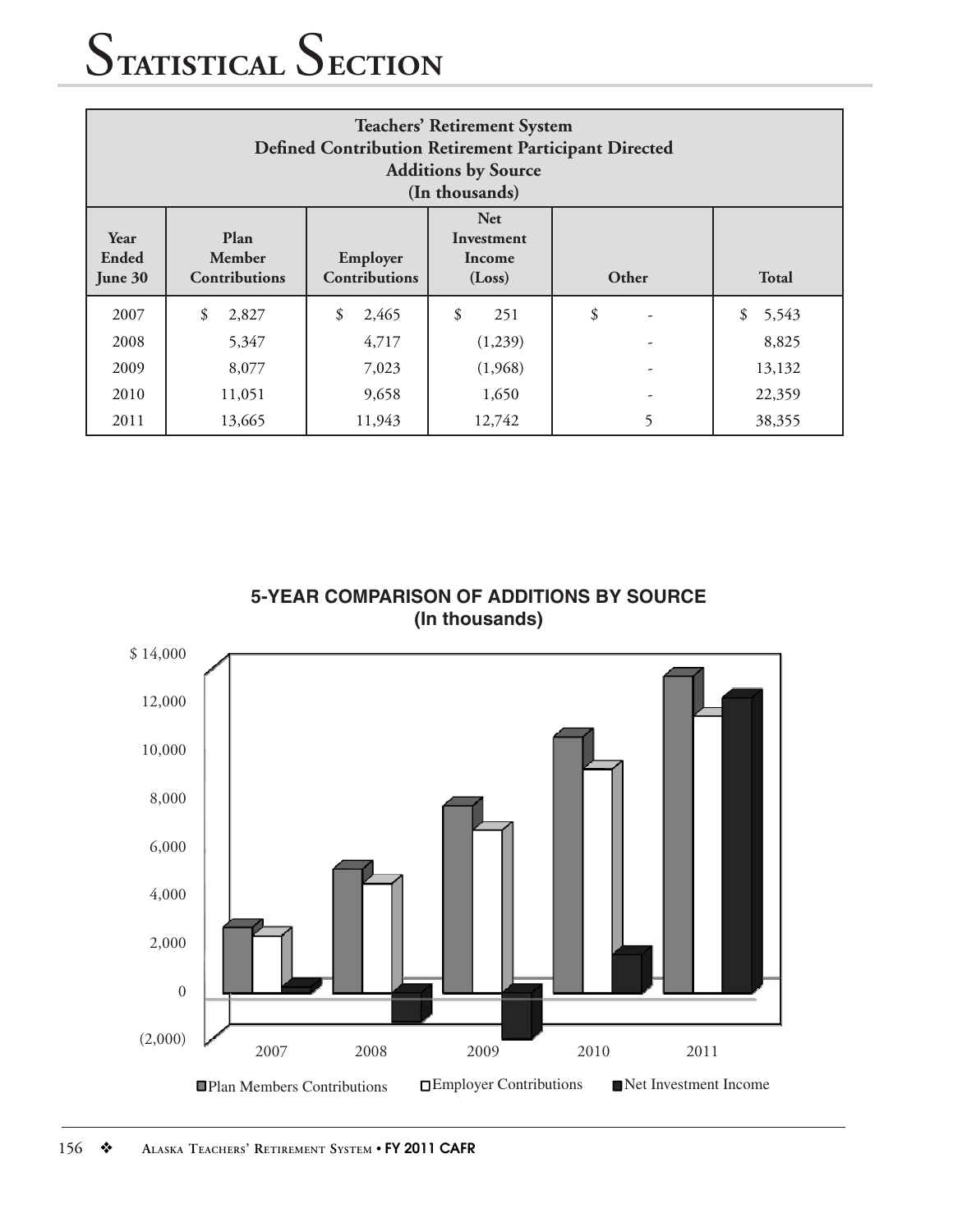| <b>Teachers' Retirement System</b><br>Defined Contribution Retirement Occupational Death & Disability<br><b>Additions by Source</b><br>(In thousands) |                                  |                                        |              |  |  |
|-------------------------------------------------------------------------------------------------------------------------------------------------------|----------------------------------|----------------------------------------|--------------|--|--|
| Plan<br>Ended<br>June 30                                                                                                                              | Employer<br><b>Contributions</b> | <b>Net Investment</b><br>Income (Loss) | <b>Total</b> |  |  |
| 2008                                                                                                                                                  | \$<br>408                        | \$<br>(8)                              | \$<br>400    |  |  |
| 2009                                                                                                                                                  | 623                              | (69)                                   | 554          |  |  |
| 2010                                                                                                                                                  | 442                              | 83                                     | 525          |  |  |
| 2011                                                                                                                                                  | 474                              | 327                                    | 801          |  |  |



**ALASKA TEACHERS' RETIREMENT SYSTEM** • **FY 2011 CAFR** ❖ 157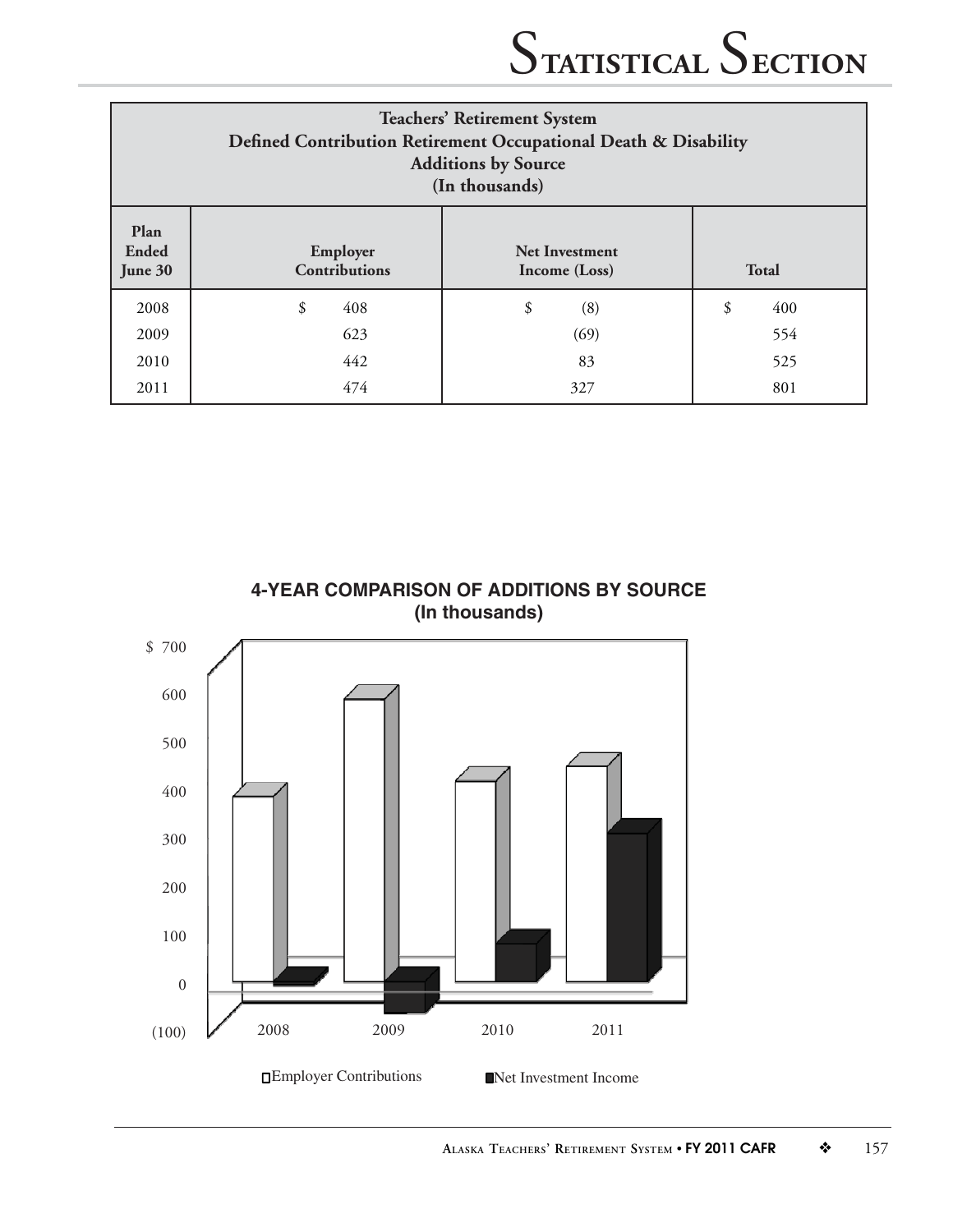| <b>Teachers' Retirement System</b><br>Defined Contribution Retirement Retiree Medical Plan<br><b>Additions by Source</b><br>(In thousands) |           |          |           |  |  |  |
|--------------------------------------------------------------------------------------------------------------------------------------------|-----------|----------|-----------|--|--|--|
| Plan<br><b>Ended</b><br>Employer<br><b>Net Investment</b><br>Contributions<br><b>Total</b><br>June 30<br>Income (Loss)                     |           |          |           |  |  |  |
| 2007                                                                                                                                       | \$<br>575 | \$<br>15 | \$<br>590 |  |  |  |
| 2008                                                                                                                                       | 651       | 5        | 656       |  |  |  |
| 2009                                                                                                                                       | 992       | (226)    | 766       |  |  |  |
| 2010                                                                                                                                       | 1,421     | 165      | 1,586     |  |  |  |
| 2011                                                                                                                                       | 1,154     | 793      | 1,947     |  |  |  |

**5-YEAR COMPARISON OF ADDITIONS BY SOURCE (In thousands)**

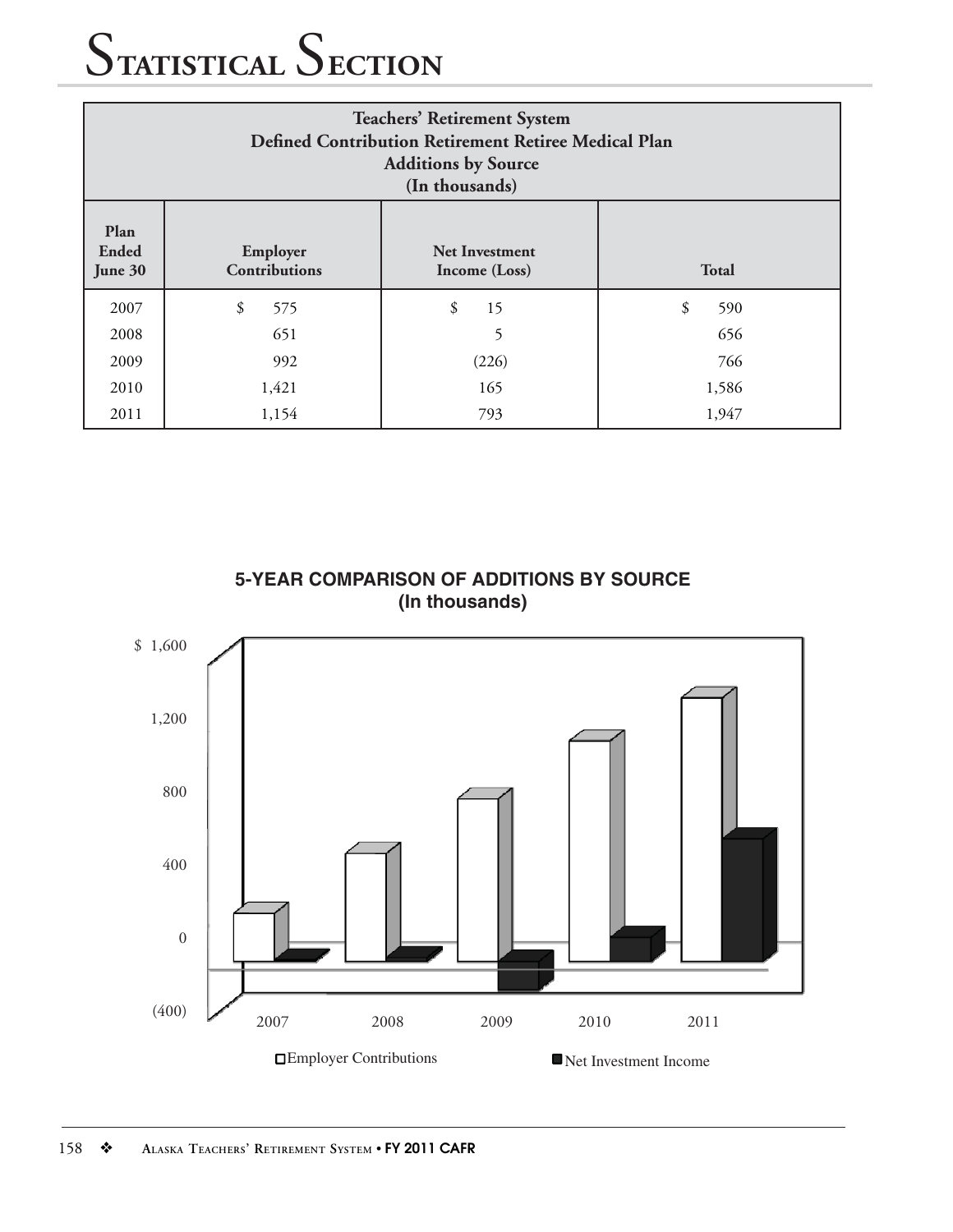| <b>Teachers' Retirement System</b><br>Defined Contribution Retirement Health Reimbursement Arrangement<br><b>Additions by Source</b><br>(In thousands) |                       |          |           |  |  |  |
|--------------------------------------------------------------------------------------------------------------------------------------------------------|-----------------------|----------|-----------|--|--|--|
| <b>Plan</b><br>Ended<br>Employer<br><b>Net Investment</b><br>Contributions<br><b>Total</b><br>June 30<br>Income (Loss)                                 |                       |          |           |  |  |  |
| 2007                                                                                                                                                   | \$<br>947             | \$<br>27 | \$<br>974 |  |  |  |
| 2008                                                                                                                                                   | 2,127                 | 75       | 2,202     |  |  |  |
| 2009                                                                                                                                                   | 3,206                 | (556)    | 2,650     |  |  |  |
| 2010                                                                                                                                                   | 4,344<br>4,814<br>470 |          |           |  |  |  |
| 2011                                                                                                                                                   | 5,195                 | 2,411    | 7,606     |  |  |  |

**5-YEAR COMPARISON OF ADDITIONS BY SOURCE (In thousands)**

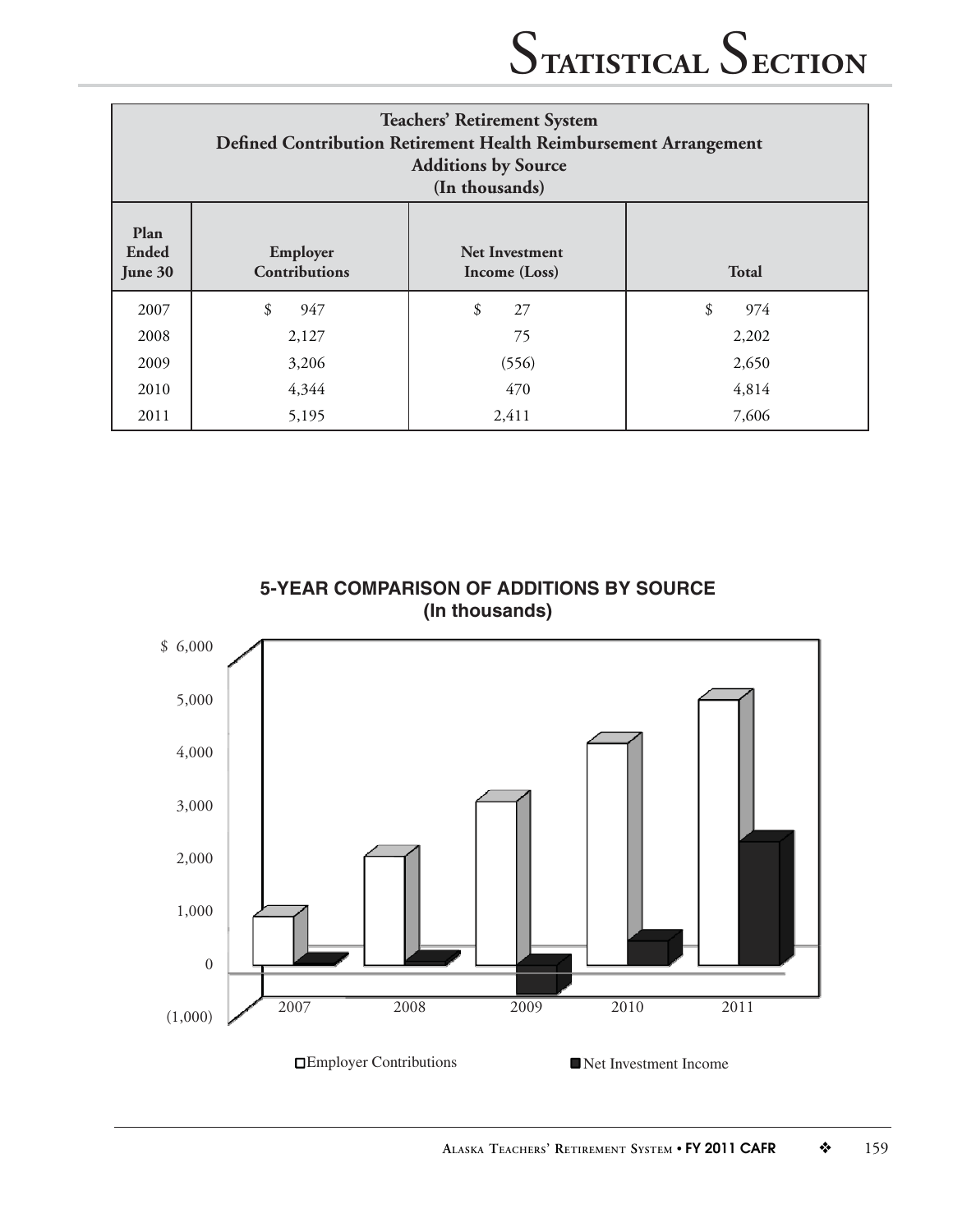|                       | <b>Teachers' Retirement System</b><br><b>Defined Benefit Pension</b><br><b>Deductions by Type</b><br>(In thousands) |            |                             |                                     |                                |                 |              |
|-----------------------|---------------------------------------------------------------------------------------------------------------------|------------|-----------------------------|-------------------------------------|--------------------------------|-----------------|--------------|
| Year Ended<br>June 30 | Pension<br><b>Benefits</b>                                                                                          | Healthcare | Refunds of<br>Contributions | Administrative<br><b>Deductions</b> | <b>Legal Fee</b><br>Settlement | <b>Transfer</b> | <b>Total</b> |
| 2002                  | 222,897                                                                                                             | 56,946     | 3,120                       | 2,095                               |                                |                 | 285,058      |
| 2003                  | 244,518                                                                                                             | 65,898     | 3,840                       | 2,395                               |                                |                 | 316,651      |
| 2004                  | 255,409                                                                                                             | 75,601     | 4,189                       | 2,203                               |                                |                 | 337,402      |
| 2005                  | 269,414                                                                                                             | 85,670     | 4,376                       | 2,029                               | $\overline{\phantom{m}}$       | -               | 361,489      |
| 2006                  | 281,205                                                                                                             | 92,462     | 3,832                       | 2,173                               |                                |                 | 379,672      |
| 2007                  | 293,224                                                                                                             | 96,544     | 4,535                       | 2,394                               |                                |                 | 396,697      |
| 2008                  | 306,689                                                                                                             |            | 3,761                       | 2,669                               |                                | 1,086,620       | 1,399,739    |
| 2009                  | 319,148                                                                                                             |            | 3,622                       | 2,537                               | $\overline{\phantom{a}}$       |                 | 325,307      |
| 2010                  | 332,690                                                                                                             |            | 3,472                       | 2,698                               |                                |                 | 338,860      |
| 2011                  | 343,191                                                                                                             |            | 2,798                       | 2,806                               |                                |                 | 348,795      |

#### **10-YEAR COMPARISON OF DEDUCTIONS BY TYPE (In thousands)**

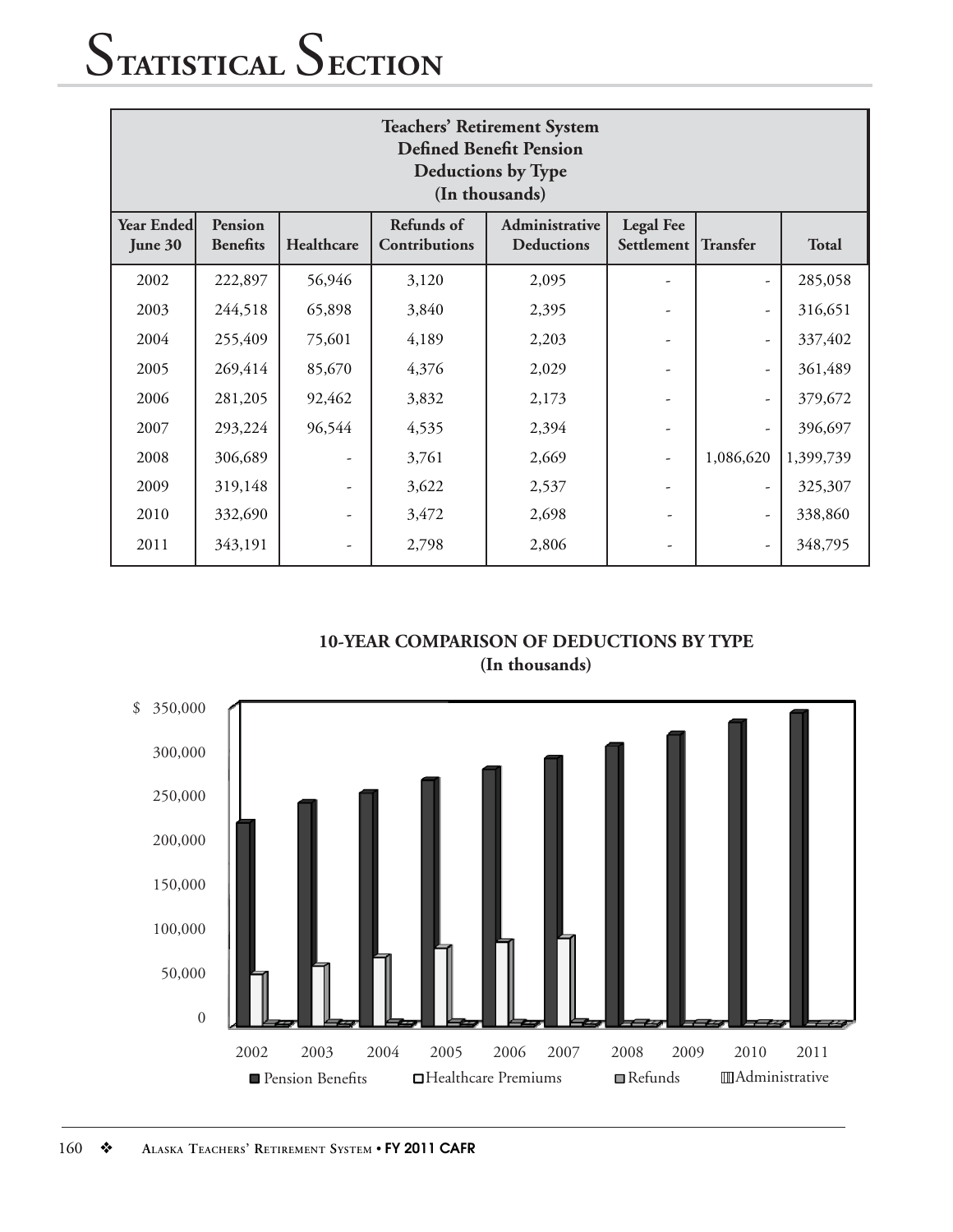| <b>Teachers' Retirement System</b><br>Defined Benefit Alaska Retiree Healthcare Trust<br><b>Deductions by Type</b><br>(In thousands) |              |                            |    |              |  |
|--------------------------------------------------------------------------------------------------------------------------------------|--------------|----------------------------|----|--------------|--|
| Plan<br>Administrative<br>Ended<br>Legal<br>Healthcare<br><b>Settlement Fees</b><br><b>Total</b><br><b>Deductions</b><br>June 30     |              |                            |    |              |  |
| 2008                                                                                                                                 | \$<br>29,494 | \$<br>798                  | \$ | \$<br>30,292 |  |
| 2009                                                                                                                                 | 89,571       | 5,812                      |    | 95,383       |  |
| 2010                                                                                                                                 | 110,313      | 124,133<br>3,228<br>10,592 |    |              |  |
| 2011                                                                                                                                 | 103,405      | 3,080                      |    | 106,485      |  |

**4-YEAR COMPARISON OF DEDUCTIONS BY TYPE (In thousands)**

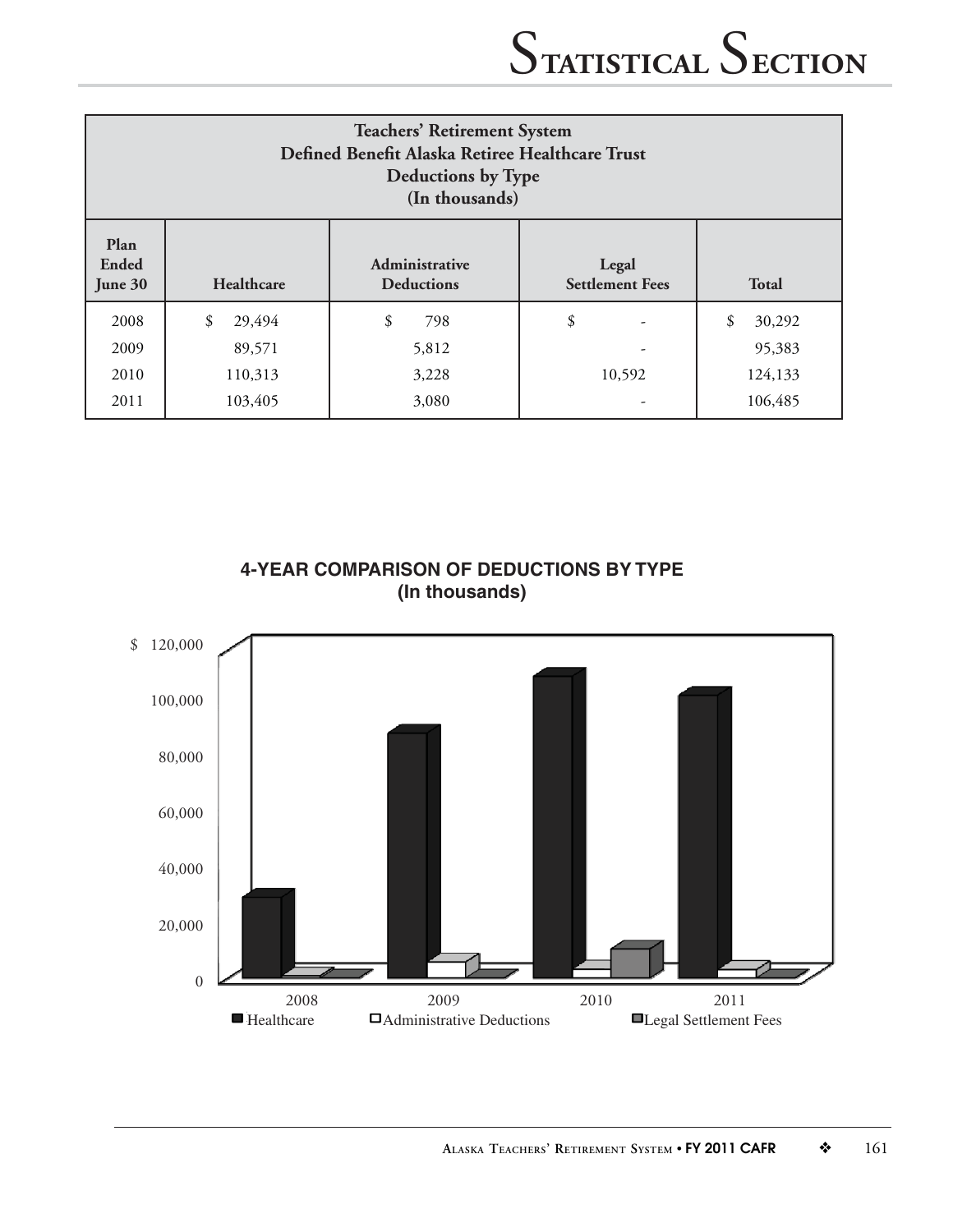| <b>Teachers' Retirement System</b><br><b>Defined Contribution Retirement Participant Directed</b><br><b>Deductions by Type</b><br>(In thousands) |                                                                                          |          |          |  |  |  |  |
|--------------------------------------------------------------------------------------------------------------------------------------------------|------------------------------------------------------------------------------------------|----------|----------|--|--|--|--|
| Plan<br><b>Ended</b><br>June 30                                                                                                                  | Refund of<br>Administrative<br><b>Total</b><br><b>Contributions</b><br><b>Deductions</b> |          |          |  |  |  |  |
| 2007                                                                                                                                             | \$<br>20                                                                                 | \$<br>16 | \$<br>36 |  |  |  |  |
| 2008                                                                                                                                             | 202                                                                                      | 76       | 278      |  |  |  |  |
| 2009                                                                                                                                             | 445                                                                                      | 53       | 498      |  |  |  |  |
| 2010                                                                                                                                             | 930<br>123<br>1,053                                                                      |          |          |  |  |  |  |
| 2011                                                                                                                                             | 1,688                                                                                    | 689      | 2,377    |  |  |  |  |

**5-YEAR COMPARISON OF DEDUCTIONS BY TYPE (In thousands)**

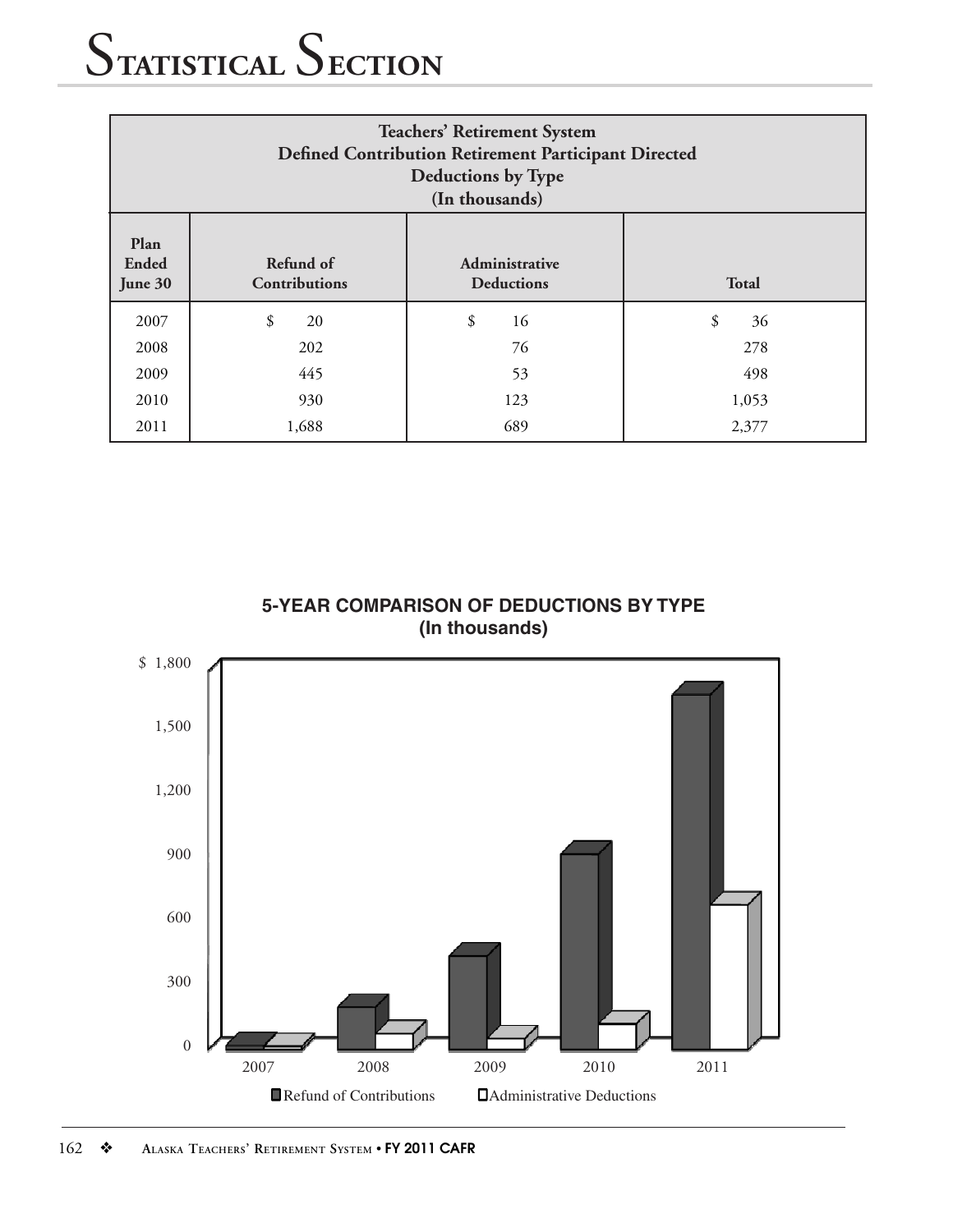| <b>Teachers' Retirement System</b>                                                                   |                                                     |                 |               |                                               |                |               |               |  |
|------------------------------------------------------------------------------------------------------|-----------------------------------------------------|-----------------|---------------|-----------------------------------------------|----------------|---------------|---------------|--|
|                                                                                                      | <b>Schedule of Average Pension Benefit Payments</b> |                 |               |                                               |                |               |               |  |
| <b>New Benefit Recipients</b>                                                                        |                                                     |                 |               |                                               |                |               |               |  |
|                                                                                                      | $0 - 4$                                             | $5 - 9$         | $10 - 14$     | <b>Years of Credited Service</b><br>$15 - 19$ | $20 - 24$      | $25 - 29$     | $30+$         |  |
| Period 7/1/03 - 6/30/04:<br>Average Monthly Benefit<br>Number of Recipients                          | \$<br>251<br>21                                     | \$<br>896<br>51 | \$1,243<br>75 | \$2,044<br>85                                 | \$2,782<br>178 | \$3,640<br>64 | \$4,860<br>17 |  |
| Period 7/1/04 - 6/30/05 <sup>(1)</sup> :<br>Average Monthly Benefit<br>Number of Recipients          | \$1,287<br>119                                      | \$1,106<br>24   | \$1,575<br>33 | \$2,255<br>69                                 | \$2,932<br>105 | \$3,534<br>31 | \$4,018<br>16 |  |
| Period 7/1/05 - 6/30/06 <sup>(1)</sup> :<br>Average Monthly Benefit<br>Number of Recipients          | \$1,078<br>9                                        | \$<br>960<br>50 | \$1,110<br>63 | \$1,982<br>90                                 | \$2,695<br>124 | \$3,388<br>68 | \$4,563<br>26 |  |
| Period 7/1/06 - 6/30/07 <sup>(1)</sup> :<br>Average Monthly Benefit<br>Number of Recipients          | \$<br>214<br>9                                      | \$<br>798<br>41 | \$1,249<br>54 | \$2,250<br>69                                 | \$2,909<br>102 | \$3,709<br>68 | \$5,109<br>28 |  |
| Period 7/1/07 - 6/30/08 <sup>(1)</sup> :<br>Average Monthly Benefit<br>Number of Recipients          | \$<br>209<br>13                                     | \$<br>945<br>44 | \$1,248<br>62 | \$2,226<br>92                                 | \$2,966<br>95  | \$3,832<br>87 | \$5,057<br>33 |  |
| Period 7/1/08 - 6/30/09 <sup>(1)</sup> :<br>Average Monthly Benefit<br>Number of Recipients          | \$<br>230<br>13                                     | \$<br>950<br>35 | \$1,168<br>64 | \$2,239<br>52                                 | \$2,957<br>67  | \$3,897<br>54 | \$4,860<br>18 |  |
| Period 7/1/09 - 6/30/10 <sup>(1)</sup> :<br>Average Monthly Benefit<br>Number of Recipients          | \$<br>482<br>14                                     | \$1,020<br>50   | \$1,343<br>63 | \$2,263<br>85                                 | \$2,992<br>109 | \$4,120<br>79 | \$6,263<br>49 |  |
| "Average Monthly Benefit" includes post-retirement pension adjustments and cost-of-living increases. |                                                     |                 |               |                                               |                |               |               |  |

(1) Does not include beneficiaries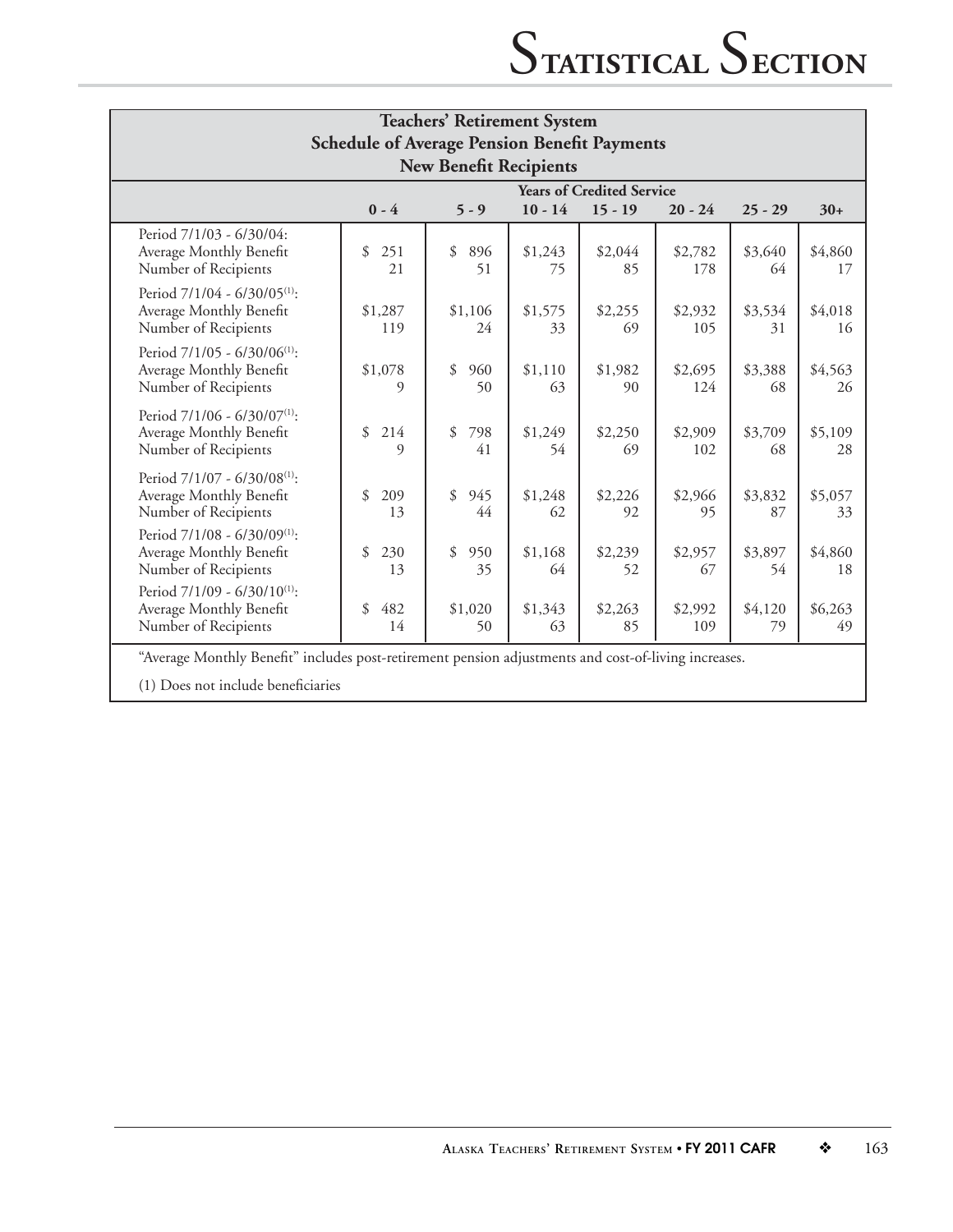| <b>Teachers' Retirement System</b><br>Schedule of Pension and Healthcare Benefits Deductions by Type<br>(In thousands) |         |                   |                 |           |            |              |  |  |
|------------------------------------------------------------------------------------------------------------------------|---------|-------------------|-----------------|-----------|------------|--------------|--|--|
| Year<br>Ended<br>June 30                                                                                               | Service | <b>Disability</b> | <b>Survivor</b> | Dependent | Healthcare | <b>Total</b> |  |  |
| 2002                                                                                                                   | 213,106 | 2,979             | 6,320           | 492       | 56,946     | 279,843      |  |  |
| 2003                                                                                                                   | 234,253 | 2,872             | 6,901           | 492       | 65,898     | 310,416      |  |  |
| 2004                                                                                                                   | 245,122 | 2,483             | 7,345           | 459       | 75,601     | 331,010      |  |  |
| 2005                                                                                                                   | 258,998 | 2,400             | 7,695           | 321       | 85,670     | 355,084      |  |  |
| 2006                                                                                                                   | 270,504 | 2,342             | 8,353           | 6         | 92,462     | 373,667      |  |  |
| 2007                                                                                                                   | 281,879 | 2,193             | 9,146           | 6         | 96,544     | 389,768      |  |  |
| 2008                                                                                                                   | 294,807 | 1,889             | 9,974           | 18        | 99,583     | 406,271      |  |  |
| 2009                                                                                                                   | 306,748 | 1,692             | 10,688          | 20        | 103,093    | 422,241      |  |  |
| 2010                                                                                                                   | 319,109 | 1,757             | 11,787          | 37        | 117,556    | 450,246      |  |  |
| 2011                                                                                                                   | 329,308 | 1,337             | 12,499          | 47        | 133,152    | 476,343      |  |  |

#### **20-YEAR COMPARISON OF RETIREE MONTHLY HEALTHCARE PREMIUMS (In thousands)**

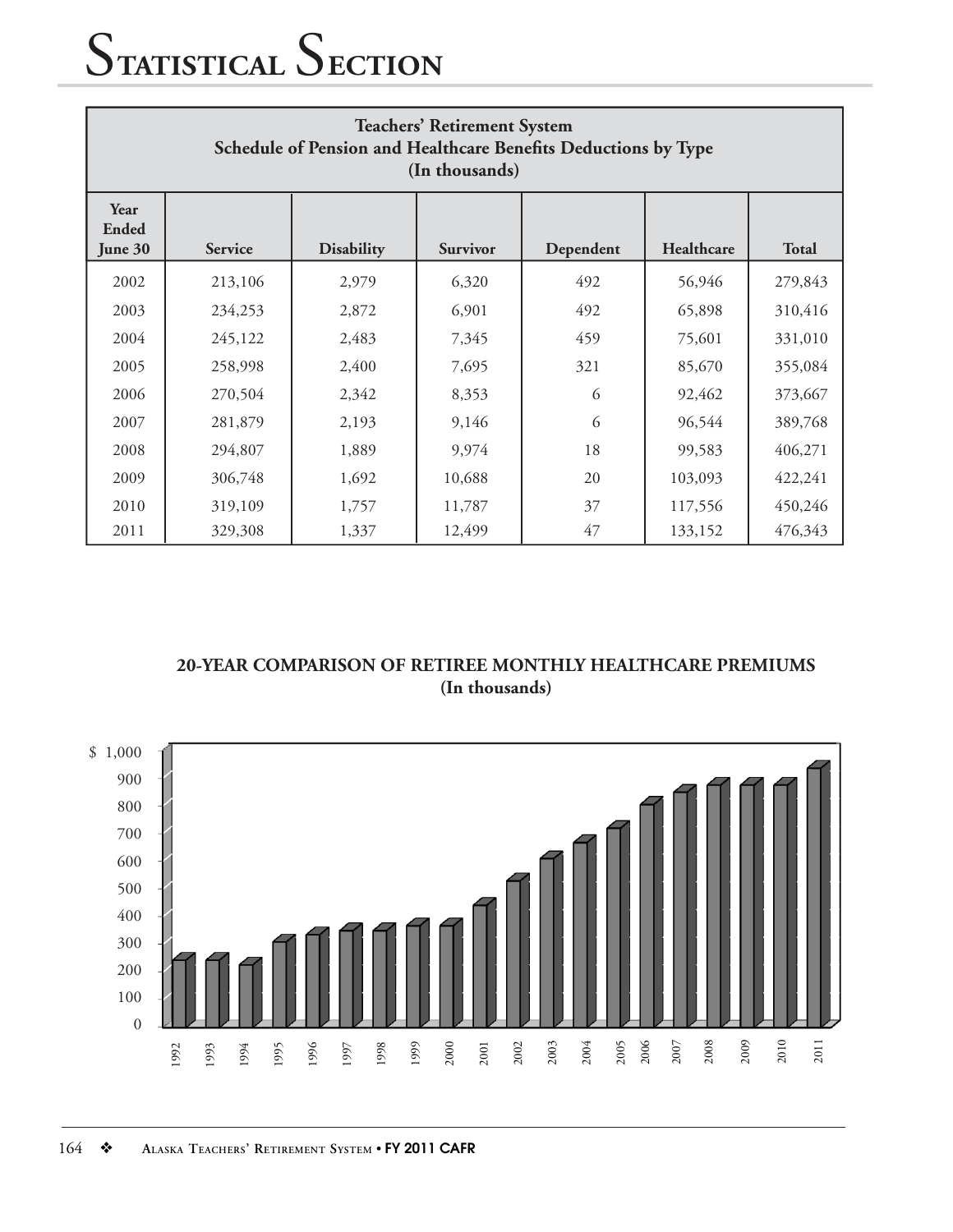| <b>Teachers' Retirement System</b><br><b>Schedule of Pension Benefit Recipients by Type</b><br>Valuation as of June 30, 2010                                                                                                                                                                                                  |                                                                                                         |                                                                                                         |                                                                                                      |                                                                                                                |  |  |
|-------------------------------------------------------------------------------------------------------------------------------------------------------------------------------------------------------------------------------------------------------------------------------------------------------------------------------|---------------------------------------------------------------------------------------------------------|---------------------------------------------------------------------------------------------------------|------------------------------------------------------------------------------------------------------|----------------------------------------------------------------------------------------------------------------|--|--|
| Amount of<br>Monthly<br><b>Pension Benefit</b>                                                                                                                                                                                                                                                                                | <b>Number</b><br>of<br>Recipients                                                                       | <b>Type of Pension Benefit</b><br>Survivor/QDRO<br><b>Disability</b><br>Service                         |                                                                                                      |                                                                                                                |  |  |
| \$<br>300<br>$\overline{a}$<br>$301 -$<br>600<br>$601 -$<br>900<br>1,200<br>$901 -$<br>1,500<br>$1,201 -$<br>1,800<br>$1,501 -$<br>$1,801 -$<br>2,100<br>2,400<br>$2,101 -$<br>$2,401 -$<br>2,700<br>$2,701 -$<br>3,000<br>3,300<br>$3,001 -$<br>3,600<br>$3,301 -$<br>$3,601 -$<br>3,900<br>4,200<br>$3,901 -$<br>over 4,200 | 188<br>345<br>615<br>665<br>611<br>606<br>662<br>855<br>977<br>951<br>856<br>752<br>623<br>499<br>1,393 | 142<br>260<br>497<br>551<br>482<br>498<br>565<br>793<br>931<br>915<br>840<br>734<br>618<br>491<br>1,390 | 46<br>85<br>118<br>114<br>129<br>106<br>96<br>55<br>38<br>25<br>13<br>12<br>2<br>6<br>$\overline{2}$ | $\theta$<br>$\Omega$<br>$\Omega$<br>$\Omega$<br>$\Omega$<br>2<br>7<br>8<br>11<br>3<br>6<br>3<br>$\overline{2}$ |  |  |
| Totals                                                                                                                                                                                                                                                                                                                        | 10,598                                                                                                  | 9,707                                                                                                   | 847                                                                                                  | 44                                                                                                             |  |  |

| <b>Schedule of Pension Benefit Recipients by Option Selected</b><br>Valuation as of June 30, 2010 |               |       |                     |       |     |  |  |
|---------------------------------------------------------------------------------------------------|---------------|-------|---------------------|-------|-----|--|--|
| <b>Number</b><br>Amount of<br><b>Option Selected</b>                                              |               |       |                     |       |     |  |  |
| <b>Monthly Benefit</b>                                                                            | of Recipients | 1     | $\overline{2}$<br>3 |       |     |  |  |
| $\mathfrak{L}$<br>300                                                                             | 188           | 110   | 38                  | 31    | 9   |  |  |
| $301 -$<br>600                                                                                    | 345           | 185   | 74                  | 69    | 17  |  |  |
| $601 -$<br>900                                                                                    | 615           | 324   | 133                 | 128   | 30  |  |  |
| $901 -$<br>1,200                                                                                  | 665           | 374   | 143                 | 118   | 30  |  |  |
| $1,201 -$<br>1,500                                                                                | 611           | 333   | 133                 | 123   | 22  |  |  |
| $1,501 -$<br>1,800                                                                                | 606           | 344   | 126                 | 120   | 16  |  |  |
| $1,801 -$<br>2,100                                                                                | 662           | 338   | 143                 | 158   | 23  |  |  |
| 2,400<br>$2,101 -$                                                                                | 855           | 430   | 191                 | 201   | 33  |  |  |
| $2,401 -$<br>2,700                                                                                | 977           | 473   | 218                 | 261   | 25  |  |  |
| $2,701 -$<br>3,000                                                                                | 951           | 483   | 189                 | 257   | 22  |  |  |
| $3,001 -$<br>3,300                                                                                | 856           | 425   | 149                 | 260   | 22  |  |  |
| $3,301 -$<br>3,600                                                                                | 752           | 405   | 123                 | 206   | 18  |  |  |
| $3,601 -$<br>3,900                                                                                | 623           | 344   | 94                  | 172   | 13  |  |  |
| 4,200<br>$3,901 -$                                                                                | 499           | 258   | 66                  | 169   | 6   |  |  |
| over 4,200                                                                                        | 1,393         | 708   | 189                 | 458   | 38  |  |  |
| Totals                                                                                            | 10,598        | 5,534 | 2,009               | 2,731 | 324 |  |  |

**Options** 

1 - Whole Life Annuity

2 - 75% Joint and Survivor Annuity

3 - 50% Joint and Survivor Annuity

4 - 66-2/3% Joint and Survivor Annuity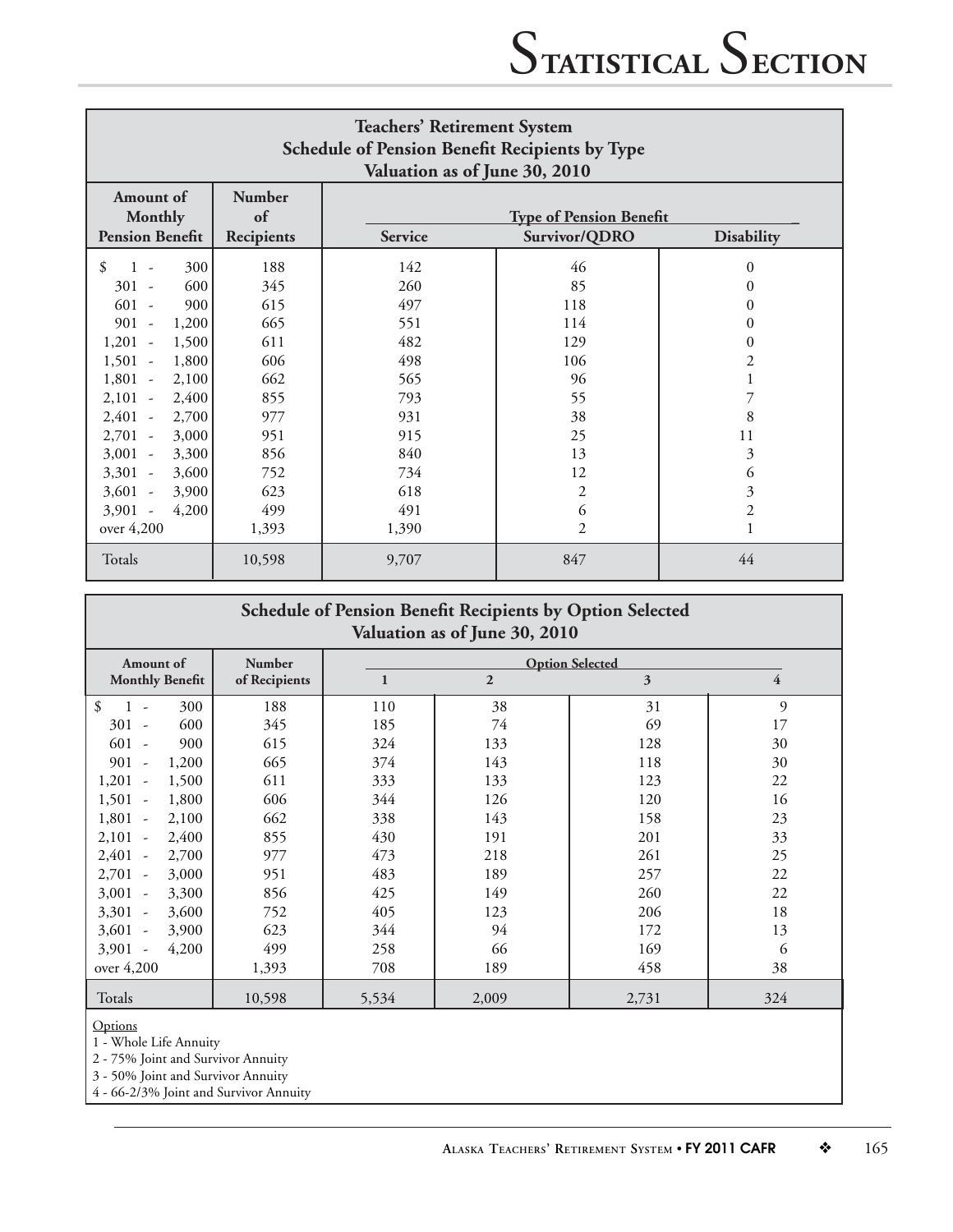| <b>Teachers' Retirement System</b><br><b>System Membership by Status</b> |        |                                                      |                                      |                                               |              |  |  |
|--------------------------------------------------------------------------|--------|------------------------------------------------------|--------------------------------------|-----------------------------------------------|--------------|--|--|
| <b>Year Ended</b><br>June 30                                             | Active | Retirees,<br>Disabilitants &<br><b>Beneficiaries</b> | <b>Vested</b><br><b>Terminations</b> | Nonvested<br><b>Terminations</b><br>w/Balance | <b>Total</b> |  |  |
| 2001                                                                     | 9,815  | 7,333                                                | 767                                  | 2,207                                         | 20,122       |  |  |
| 2002                                                                     | 9,690  | 7,804                                                | 783                                  | 2,447                                         | 20,724       |  |  |
| 2003                                                                     | 9,873  | 8,312                                                | 708                                  | 2,327                                         | 21,220       |  |  |
| 2004                                                                     | 9,688  | 8,707                                                | 724                                  | 2,746                                         | 21,865       |  |  |
| 2005                                                                     | 9,656  | 9,020                                                | 826                                  | 2,874                                         | 22,376       |  |  |
| 2006                                                                     | 9,710  | 9,386                                                | 795                                  | 3,085                                         | 22,976       |  |  |
| 2007                                                                     | 9,107  | 9,678                                                | 846                                  | 3,044                                         | 22,675       |  |  |
| 2008                                                                     | 8,531  | 10,026                                               | 873                                  | 2,971                                         | 22,401       |  |  |
| 2009                                                                     | 8,226  | 10,255                                               | 884                                  | 2,830                                         | 22,195       |  |  |
| 2010                                                                     | 7,832  | 10,598                                               | 840                                  | 2,789                                         | 22,059       |  |  |



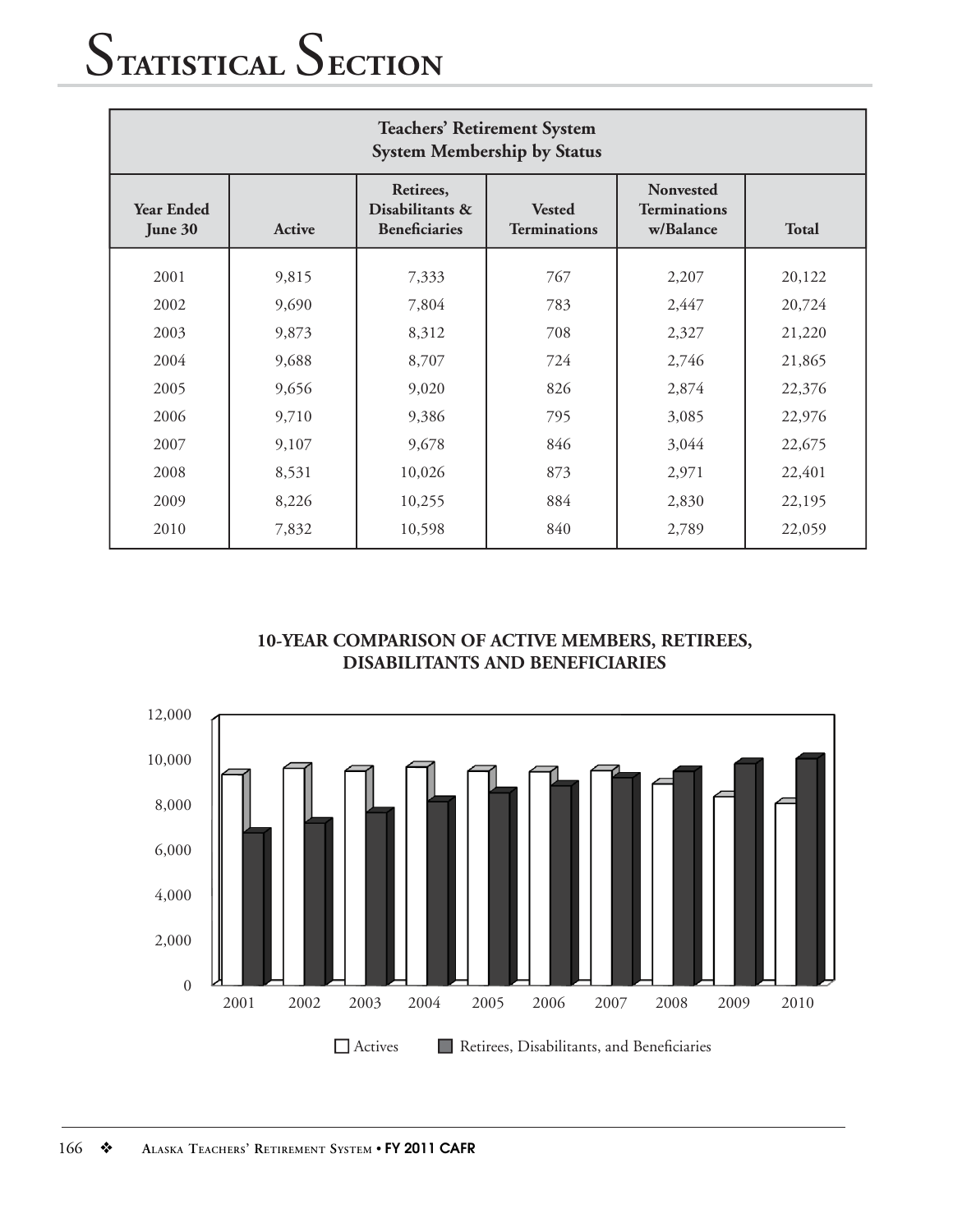| <b>Teachers' Retirement System</b><br><b>Principal Participating Employers</b><br>June 30, 2011 |                               |                |                                                         |  |  |
|-------------------------------------------------------------------------------------------------|-------------------------------|----------------|---------------------------------------------------------|--|--|
| Employer                                                                                        | Non-retired<br><b>Members</b> | Rank           | Percentage<br>of Total<br>Non-retired<br><b>Members</b> |  |  |
| Anchorage School District                                                                       | 4,858                         |                | 32.81%                                                  |  |  |
| Matanuska-Susitna Borough School District                                                       | 1,303                         | $\mathfrak{D}$ | 8.80                                                    |  |  |
| Fairbanks North Star Borough School District                                                    | 1,420                         | $\overline{3}$ | 9.59                                                    |  |  |
| <b>Total</b>                                                                                    | 7,581                         |                | 51.20%                                                  |  |  |